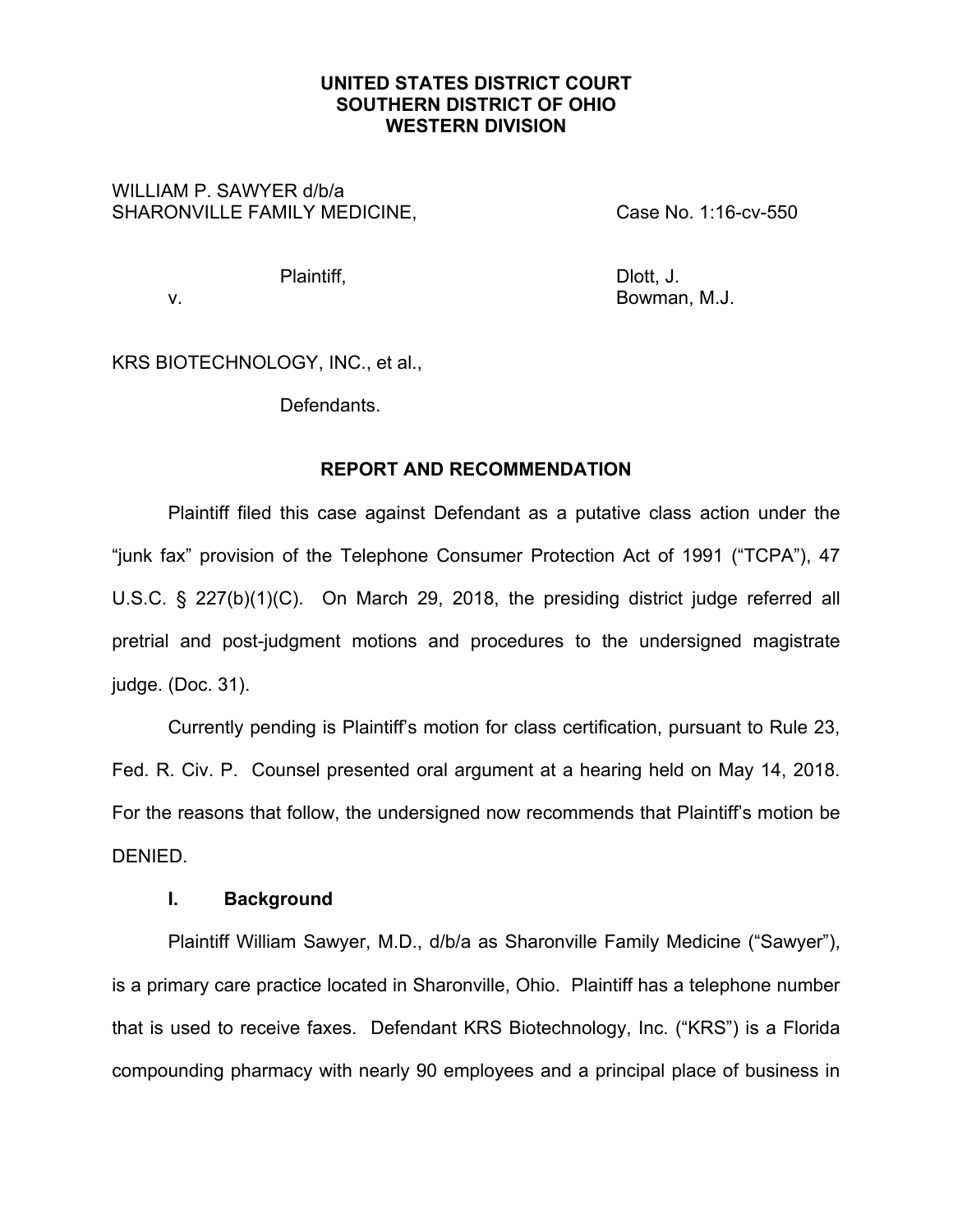Boca Raton, Florida. Defendant KRS<sup>1</sup> sent an unsolicited one-page advertisement to Sharonville Family Medicine on October 9, 2015. The fax promoted KRS's IV infusion sets and/or other products and services ("Infusion Kit Fax"). (Doc. 1 at ¶¶3, 14). Defendant admits that KRS and Sawyer had no prior business relationship, and that KRS did not seek or obtain permission from Sharonville Family Medicine to send the Infusion Kit Fax prior to doing so. Although Defendant admits TCPA liability with regard to Plaintiff Sawyer (Doc. 24 at 5), it maintains that the fax sent to Sawyer was in violation of KRS's established business practices, and vigorously disputes the allegation that it sent any unsolicited faxes to anyone other than Sawyer.

KRS's telecommunications services provider in October 2015 was called RingCentral. In response to a subpoena, RingCentral produced KRS's call and fax log data in the form of an excel spreadsheet. The fax log contains information concerning the number of fax transmissions, the phone numbers dialed, and whether the transmissions were successful. On most days, the fax log reflects the transmission of only about a dozen faxes. However, on a few days in 2015, KRS transmitted tens of thousands of faxes. KRS was able to transmit such a large number of faxes, a practice referred to as "fax blasting,"<sup>2</sup> by using one or more employee's computer(s) to send an image to a database of fax numbers through RingCentral.

Based upon the fax log, the largest number of outgoing fax transmissions occurred on October 8 and October 9, 2015 when KRS allegedly transmitted a total of 34,773 outbound faxes, 99.4% of which originated from the same number as the

<sup>1</sup>Plaintiff also names John Does 1-10.

<sup>2</sup>Despite the vilification of the terms, neither "robo-calling" nor "fax blasting" violate the TCPA *per se*, so long as the caller or party transmitting the fax has obtained "consent" in the manner authorized by the statute and accompanying FCC regulations.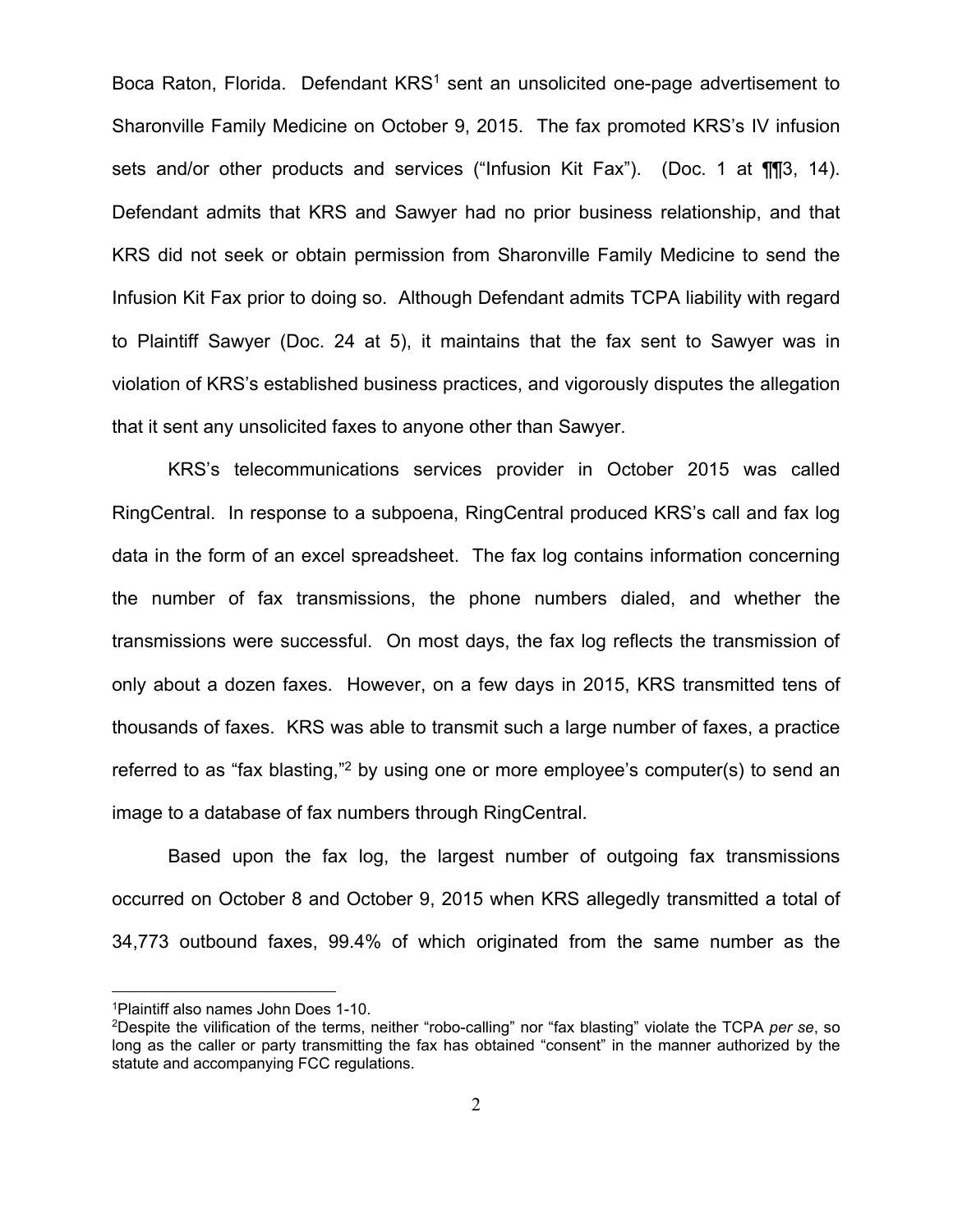number used to send Plaintiff the Infusion Kit Fax. KRS disputes that it faxed 34,773 copies of the Infusion Kit Fax, but admits it transmitted between 1,000 and 10,000 of that advertisement. It maintains that the remainder of the 34,773 faxes were business communications. The fax log reflects only that a fax was transmitted, not the content of the fax.

Plaintiff's complaint also alleges that the Infusion Kit Fax did not display a "proper opt-out notice." (Doc. 1 at ¶17). Refining the definition of the putative class in its motion for class certification, Plaintiff seeks to represent 34,773 recipients of faxes transmitted by KRS, defined as:

All subscribers of accounts (or other persons/entities) associated with the (1) fax numbers listed in the RingCentral spreadsheet (2) that were successfully sent a fax from KRS Biotechnology (3) from the phone number (888) 502-2050; (4) with a "start time" of October 8 or October 9, 2015.

(Doc. 23 at 11-12; *compare* to Doc. 1 at ¶17 (broader definition of proposed class in complaint)). In addition to Plaintiff's claims under the TCPA, Plaintiff seeks relief under the Ohio Deceptive Trade Practices Act, Ohio R.C. § 4165.01-.04, based upon a portion of the content of the Infusion Kit Fax.

## **II. Analysis**

### **A. Standard of Review for Class Certification**

 "The class action is an exception to the usual rule that litigation is conducted by and on behalf of the individual named parties only*." Sandusky Wellness Center, Inc. v. ASD Specialty Healthcare, Inc.*, 863 F.3d 460, 466 (6th Cir. 2017), *cert. denied,* 138 S.Ct. 1284 (2018) (quoting *Wal-Mart Stores, Inc. v. Dukes*, 564 U.S. 338, 348 (2011)(internal quotation marks omitted). The plaintiff who seeks class certification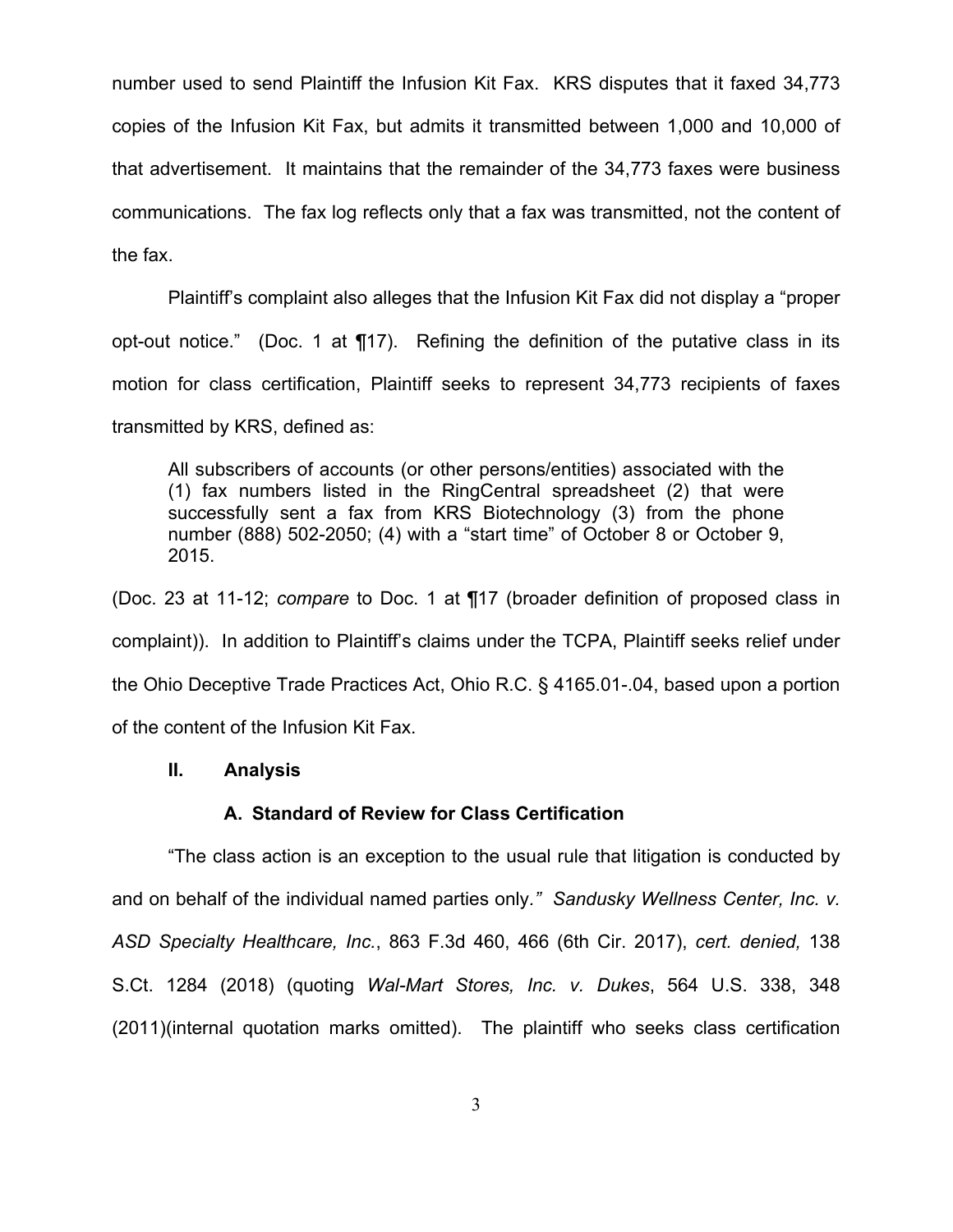must "affirmatively demonstrate" compliance with the provisions of Rule 23. *Wal-Mart Stores, Inc. v. Dukes*, 564 U.S. at 350. The plaintiff must "satisfy through evidentiary proof" both the four factors listed in Rule 23(a) (numerosity, commonality, typicality, and adequate representation), and at least one of the provisions of Rule 23(b). *Comcast Corp. v. Behrend*, 569 U.S. 27, 133 S.Ct. 1426, 1432 (2013).

 In determining whether to certify a class, the trial court is required to conduct a "rigorous analysis" and "to probe behind the pleadings." *Dukes*, 564 U.S. at 350–51. At the same time, so long as it is exercised within the framework of Rule 23, a trial court retains "broad discretion" in deciding whether to certify a class. *In re American Med. Sys., Inc*., 75 F.3d 1069, 1079 (6th Cir.1996)(additional citations omitted). In the case presented, Plaintiff argues that this Court should certify a class of 34,773 members based upon his proof of the four factors set forth in Rule 23(a), plus two factors under Rule 23(b)(3), which requires a plaintiff to show the "superiority" of litigating through the mechanism of a class action, and the "predominance" of common issues among the class members. (*See* Doc. 25 at 2, acknowledging that Plaintiff must show a total of "six prerequisites").

 Out of the six prerequisites, the most salient, and the one on which both parties focus, is predominance. Under Rule 23(b)(3), Plaintiff must affirmatively show and the trial court must find "that the questions of law or fact common to class members predominate over any questions affecting only individual members." *Id.* Defendant urges this Court to deny class certification primarily based on the Sixth Circuit's analysis of the predominance issue in *Sandusky Wellness*. Despite initially failing to cite that decision, Plaintiff proclaims in its reply memorandum that "*Sandusky Wellness*

4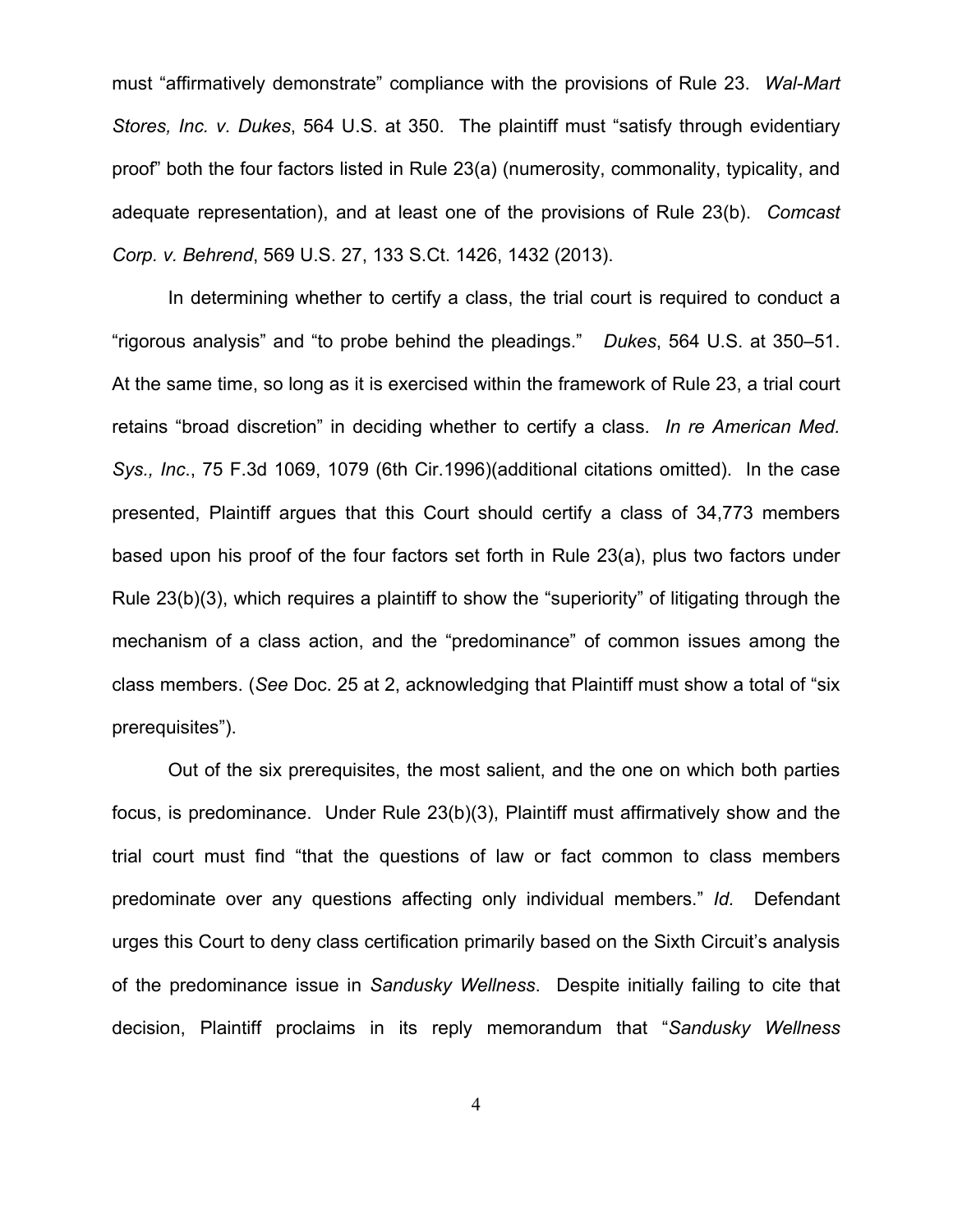demonstrates – perhaps better than any other single decision – the propriety of class certification in this case." (Doc. 25 at 2). Because the undersigned agrees that the resolution of the predominance issue under *Sandusky Wellness* is controlling, the undersigned will focus on that issue prior to review of any other prerequisite.

#### **B. A Brief Overview of the TCPA and the Junk Fax Provision**

 Private litigation under the TCPA has increased significantly in the federal courts in recent years.3 In 2010, the Sixth Circuit joined the Seventh Circuit and held that federal-question jurisdiction exists over private TCPA actions. *See Charvat v. EchoStar Satellite, LLC*, 630 F.3d 459, 463-465 (6th Cir. 2010). Although other Circuits had initially held that state courts had exclusive jurisdiction over private actions, the Supreme Court resolved the Circuit split in favor of federal-question jurisdiction in *Mims v. Arrow Financial Serv*., LLC, 132 S. Ct. 740, 747 (2012)(discussing Circuit split and holding that federal and state courts have concurrent jurisdiction over private suits arising under the TCPA).

 The provision under which Plaintiff proceeds in this case, the Junk Fax Prevention Act of 2005, $4$  was added to the TCPA in order to prohibit the use of "any telephone facsimile machine, computer, or other device to send, to a telephone facsimile machine, an unsolicited advertisement," unless certain conditions are met. 47 U.S.C. § 227(b)(1)(C). A fax is "unsolicited" if it is sent to persons who have not given

<sup>&</sup>lt;sup>3</sup>This Court has seen a number of repeat plaintiffs represented by counsel, as well as repeat pro se litigants. *See e.g., Johansen v. One Planet Ops, Inc*., 2018 WL 1558263 (S.D. Ohio March 5, 2018)(noting plaintiff had filed 21 TCPA lawsuits in the past three years); *Lucas v. DeSilva Automotive Servs*., Case No. 1:16-cv-790, Doc. 122 at n. 1 (S.D. Ohio Oct. 19, 2017) (noting pro se plaintiff had filed at least 8 TCPA lawsuits containing similar allegations in federal court, with additional suits filed in state courts),

<sup>4</sup>The amendment sometimes is referred to by its acronym, the JFPA. The undersigned will instead refer to it as the junk fax provision of the TCPA, finding one acronym for the statute to be sufficient.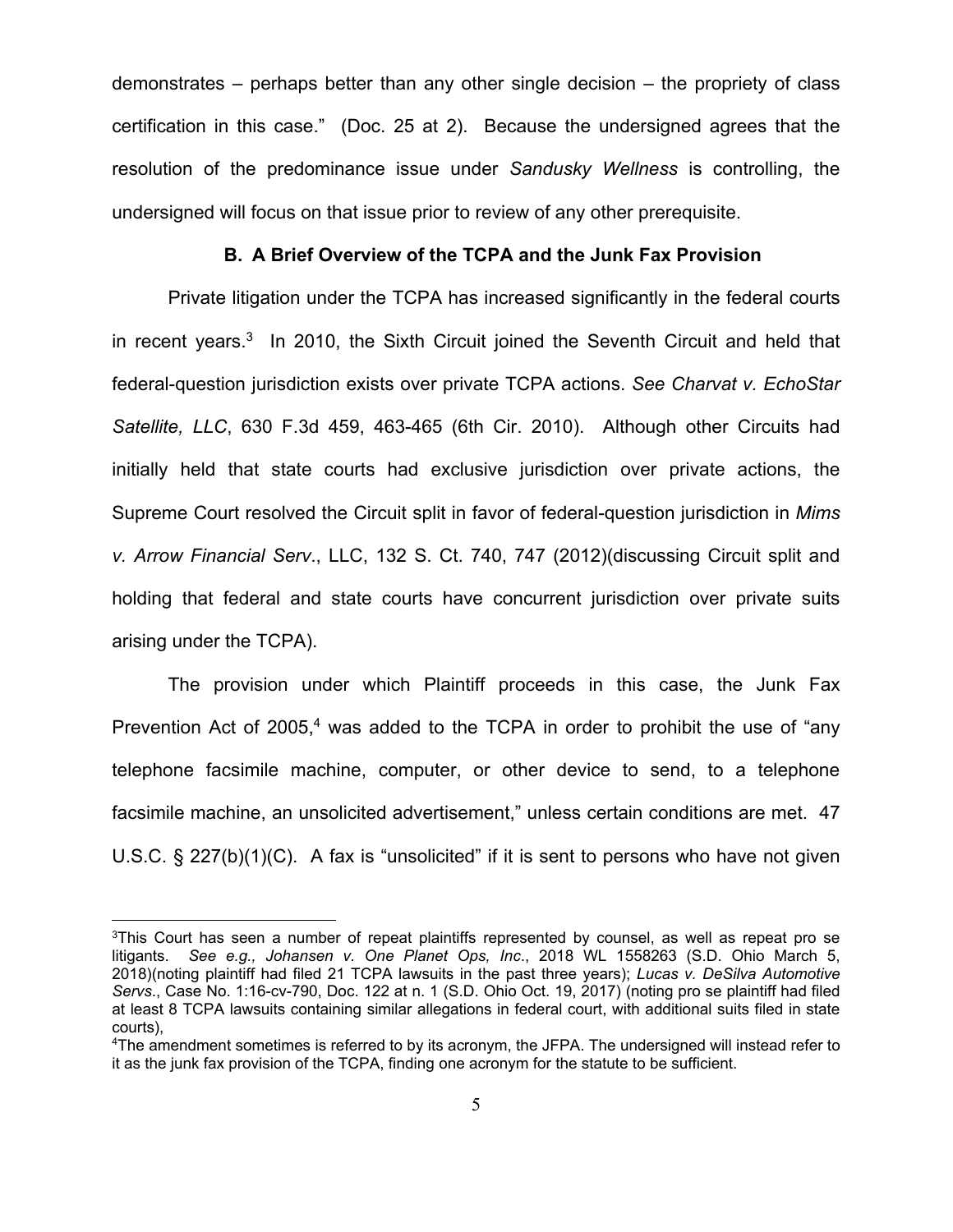their "prior express invitation or permission, in writing or otherwise" to receive it. *Id.,*  §227(a)(5). While the future of the fax remains a subject of academic debate, case law suggests that the old-school fax is not yet on its last breath, particularly in the health care field. *See Bais Yaakov of Spring Valley v. Federal Communications Com'n*, 852 F.3d 1078, 1079 (D.C. Cir. 2017)("Believe it or not, the fax machine is not yet extinct.").

 A year after the Supreme Court confirmed the existence of federal-question jurisdiction over private TCPA suits, the Seventh Circuit blithely declared in a junk fax case that "[c]lass certification is normal in litigation under § 227, because the main questions, such as whether a given fax is an advertisement, are common to all recipients." *Ira Holtzman, C.P.A. v. Turza*, 728 F.3d 682, 684 (7th Cir. 2013). In *Sandusky Wellness*, however, the Sixth Circuit cautioned that "[w]hile class certification may be 'normal' under the TCPA…, that does not mean it is automatic." *Sandusky Wellness*, 863 F.3d at 473 (quoting appellant's citation to *Turza*). Indeed, evolving case law under the TCPA in general, and the junk fax provision in particular, suggests that the Seventh Circuit's proclamation of class certification as "normal" was premature, and that future junk fax cases face steeper hurdles in proving that they should be prosecuted as class actions rather than the "usual" course in which a claim is prosecuted solely on behalf of the individual named party.5 *Dukes*, 564 U.S. at 348.

<sup>&</sup>lt;sup>5</sup>In *Mims*, the Supreme Court dismissed the concern that finding federal-question jurisdiction over private actions under the TCPA would open the floodgates on the basis that the argument assumed "a shocking degree of noncompliance" with the TCPA. Writing for a unanimous Court, Justice Ginsburg pointed out that federal civil filing fees (\$400 as of this date) serve as a practical bar against filing or removing such suits to federal court, given that the TCPA generally limits damages to just \$500 per claim. Further dismissing the view that federal courts would not soon be flooded with cases that traditionally had been filed in small claims courts, *Mims* pointed out that nearly all of the small number of TCPA cases that had been removed from the state courts at that time, or brought initially in federal courts, had been class actions. *Mims*, 565 U.S. at 386. Because the Court did not cite to specific cases, the nature of those actions remains unclear. *Mims* itself did not involve the junk fax provision of the TCPA, but instead an allegation that the respondent had sought to collect a debt by repeatedly using an automatic telephone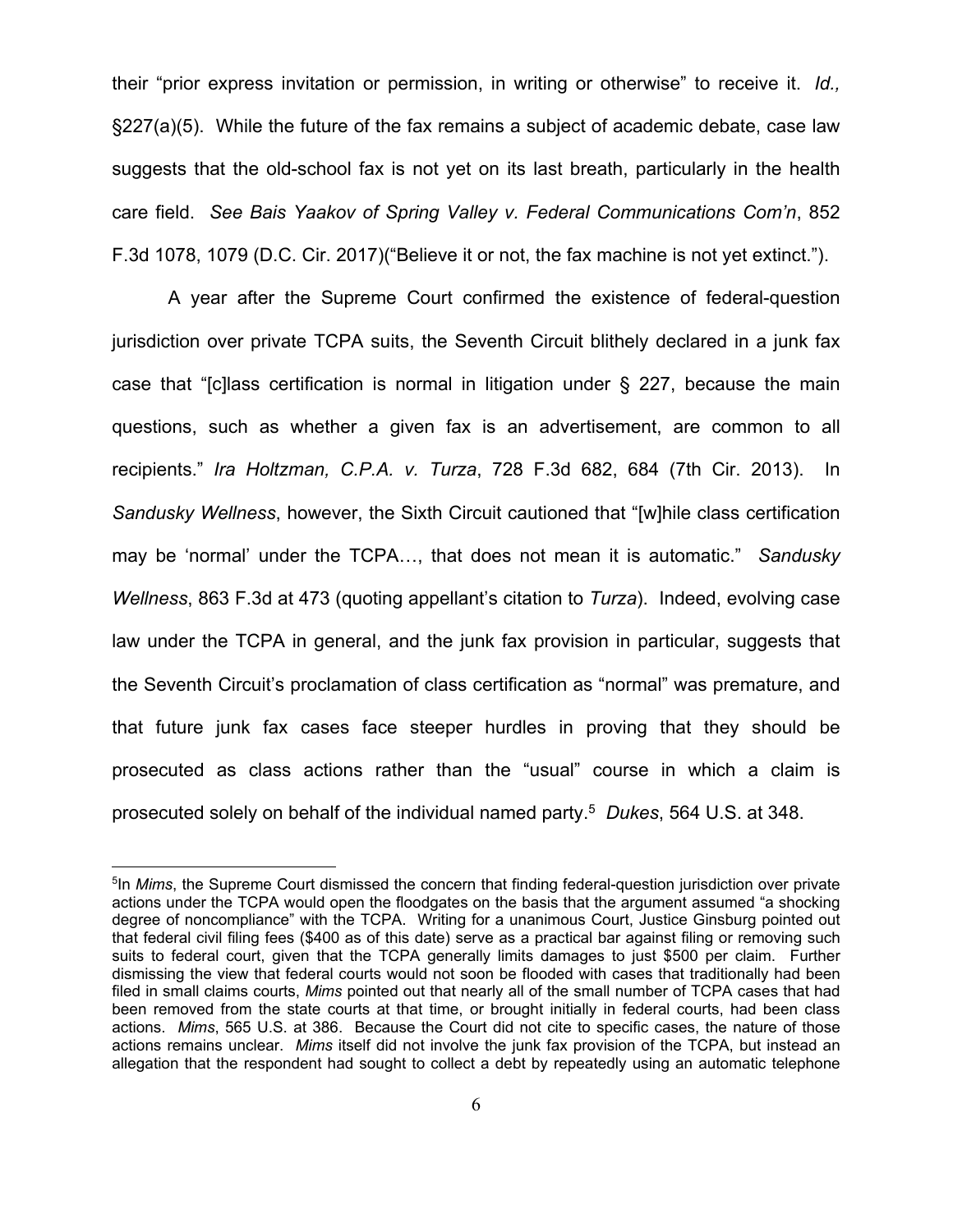#### **C. A Seminal Rule 23(b)(3) Case Focusing on Consent**

#### **1. The Facts and Focus of** *Sandusky Wellness*

 The plaintiff in *Sandusky Wellness* was a chiropractic clinic. Similar to the allegations presented by Plaintiff herein, $6$  Sandusky alleged that the Defendant, a pharmaceutical distributer, violated the TCPA by sending an unsolicited one-page fax advertisement that lacked a proper "opt-out" notice. Sandusky sought to certify a putative class of more than forty thousand fax recipients of the same fax. The district court denied Sandusky's motion for class certification, and the Sixth Circuit affirmed. The Sixth Circuit began its analysis with a brief historical overview of the junk fax provision of the TCPA. Because the predominance issue is driven by that history, the undersigned begins with a similar review.

 Congress granted to the Federal Communications Commission (FCC) the authority to promulgate rules implementing the TCPA. In 2006, the FCC promulgated the "Solicited Fax Rule," that required both unsolicited and solicited faxes "to include opt-out notices." *Sandusky Wellness*, 863 F.3d at 463 (emphasis added). As *Sandusky Wellness* noted, "[t]he import of the TCPA's damage scheme [allowing up to \$1,500 per fax for willful violations] combined with the FCC's Solicited Fax Rule meant vast exposure to liability for businesses that used fax machines to advertise." *Id.* After *Mims* confirmed the existence of federal-question jurisdiction over private TCPA claims, federal courts saw an increase in class-action complaints based in part on the Rule, since cases seeking millions of dollars could be filed if the recipient could prove that the

dialing system or prerecorded or artificial voice to call Mims's cellular phone without his consent. 6Plaintiff's counsel in this case also represented the plaintiff in *Sandusky Wellness*.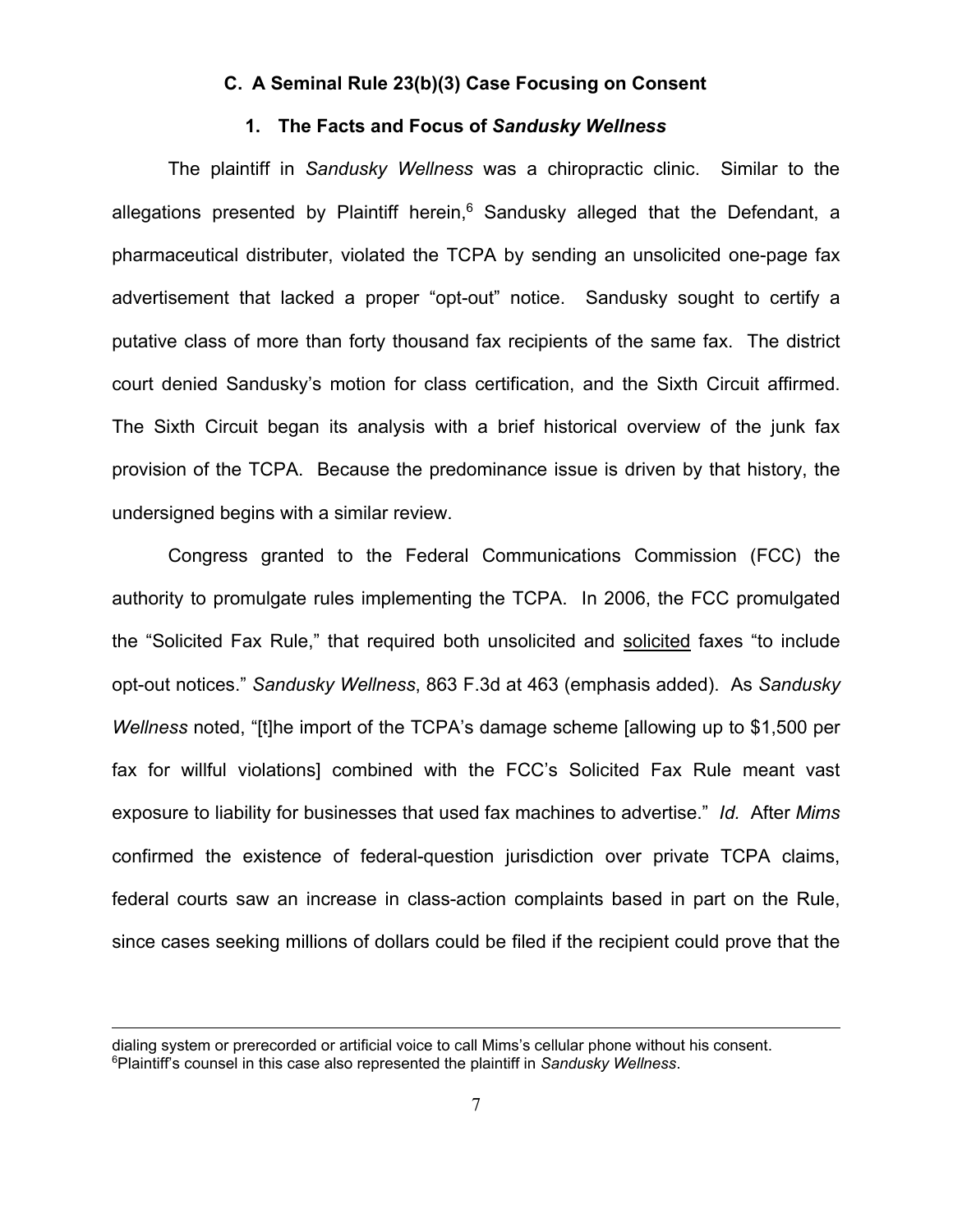opt-out notice was not sufficiently "clear and conspicuous," regardless of whether any recipient had solicited or consented to the fax.

 "Concerned by this specter of crushing liability, businesses (and courts) began to question whether the FCC possessed the authority to promulgate the Solicited Fax Rule given that the text of the TCPA appeared to reach only unsolicited faxes." *Id*. at 464. To the dismay of those businesses, the FCC doubled down, standing by its Solicited Fax Rule in 2014. *See id.* (citing Order, *Petitions for Declaratory Ruling, Waiver, and/or Rulemaking Regarding the Commission's Opt-Out Requirements for Faxes Sent with the Recipient's Prior Express Permission*, 29 F.C.C.R. 13,998, 14,005 (2014)("2014 Order")). Nevertheless, the 2014 Order granted retroactive waivers of liability to the petitioners, and the FCC encouraged others to seek similar waivers.

 The defendant in *Sandusky Wellness*, doing business as Besse Medical AmerisourceBergen Specialty Group ("Besse"), regularly advertised through fax blasting. Following the 2014 Order, Besse sought and obtained a retroactive FCC waiver for "solicited" faxes. Prior to obtaining that waiver, however, Besse had purchased a list of physician fax contact information from a notorious third-party data provider.7 Besse later learned that the purchased list included some current or former customers with whom it had established business relationships, as well as those like Sandusky with whom Besse had no prior relationship.

<sup>7</sup>The third party data provider, InfoUSA, has become infamous for its role in providing contact lists to another entity, Business to Business Solutions ("B2B"), which has been called a "Typhoid Mary" by the Sixth Circuit for its illegal junk fax practices. *See, e.g., Bridging Cmtys.*, 843 F.3d 1121-1123; *Siding and Insulation Co. v. Alco Vending, Inc*., 2017 WL 3686552 at \*1 (N.D. Ohio Aug. 25, 2017)(noting that as of 2016, the activities of B2B had sparked more than 100 lawsuits); *Machesney v. Lar-Bev of Howell, Inc*., 2017 WL 2437207 at \*4 (E.D. Mich. June 6, 2017)(describing "incredibly similar" B2B cases, at least 71 of which had been filed in federal court by the same plaintiff's counsel).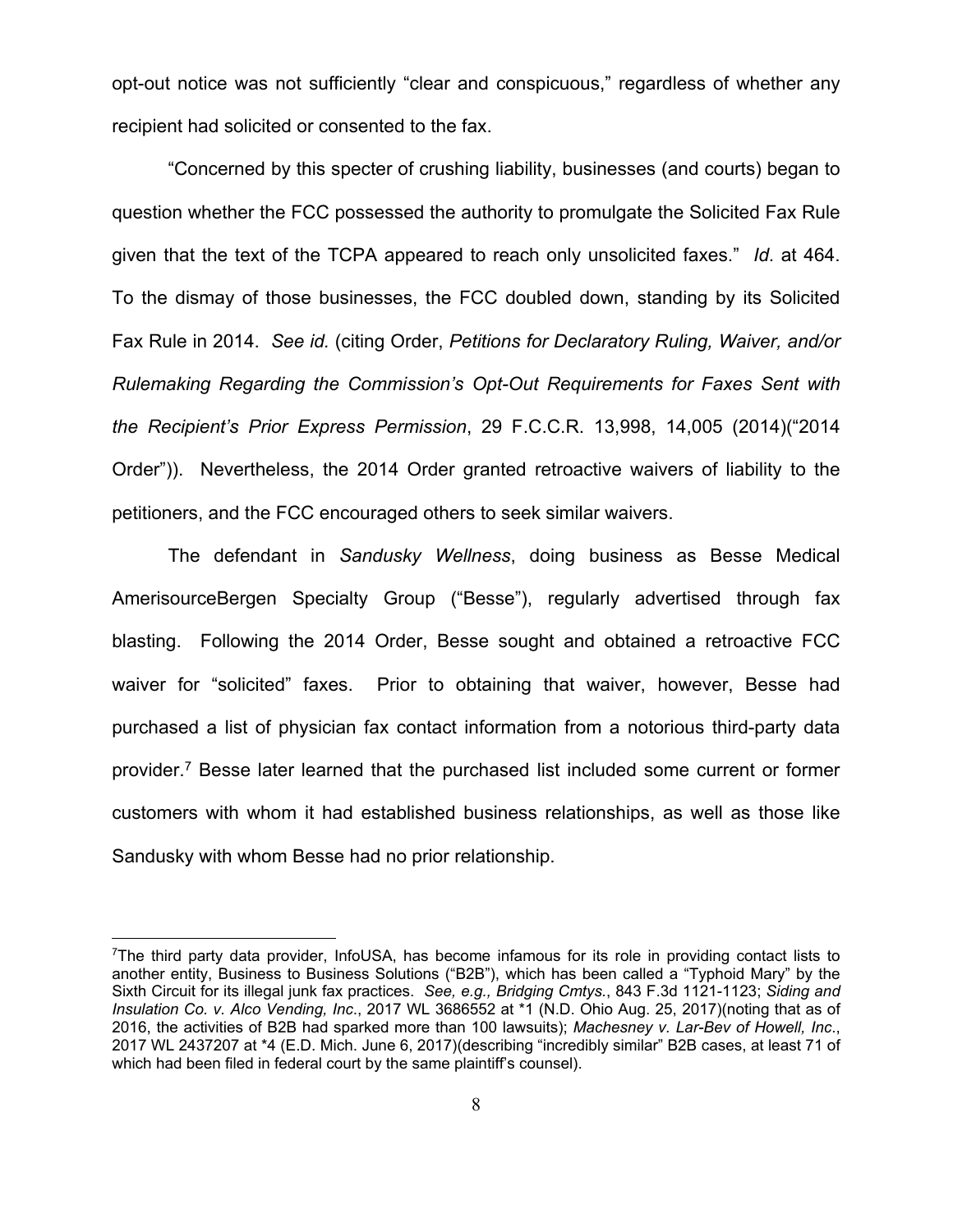Sandusky sued Besse on the basis of its receipt of a 2010 unsolicited fax advertisement that included an allegedly inadequate opt-out notice. The trial court denied Sandusky's motion for class certification after concluding that the proposed class failed to satisfy Rule 23(b)(3), because both class member identity and consent would require too much individualized inquiry. With respect to consent, the trial court held that the FCC's retroactive waiver would require individual inquiries on whether each class member had consented to receipt of the fax. *Sandusky Wellness Center, LLC v. ASD Specialty Healthcare, Inc*., 2016 WL 75535 at \*4 (N.D. Ohio Jan. 7, 2016); *see also Sandusky Wellness*, 863 F.3d at 465 (summarizing trial court's holding).

 In the meantime, after the FCC issued its 2014 Order, several businesses sought judicial review of that 2014 Order in multiple circuit courts. The Multidistrict Litigation Panel assigned petitions challenging the Solicited Fax Rule to the D.C. Circuit, which became "the sole forum for addressing…the validity of the FCC's rule[]." *Id*., 863 F.3d at 467 (quotation marks and citation omitted). In March 2017 (after the trial court in *Sandusky Wellness* issued its decision), "a split panel of the D.C. Circuit struck down the Solicited Fax Rule, holding it 'unlawful to the extent that it requires opt-out notices on solicited faxes.'" *Sandusky Wellness*, 863 F.3d at 464 (quoting *Bais Yaakov of Spring Valley v. FCC*, 852 F.3d 1078, 1083 (D.C. Cir. 2017)).

 With the benefit of the D.C. Circuit's decision, the Sixth Circuit in *Sandusky Wellness* held that "the district court was correct to conclude that individualized questions of consent prevent common questions from predominating under Rule 23(b)(3)." *Id.* at 466. However, rather than relying on the FCC's retroactive waiver as the trial court had, the appellate court affirmed on the alternative grounds of the ruling

9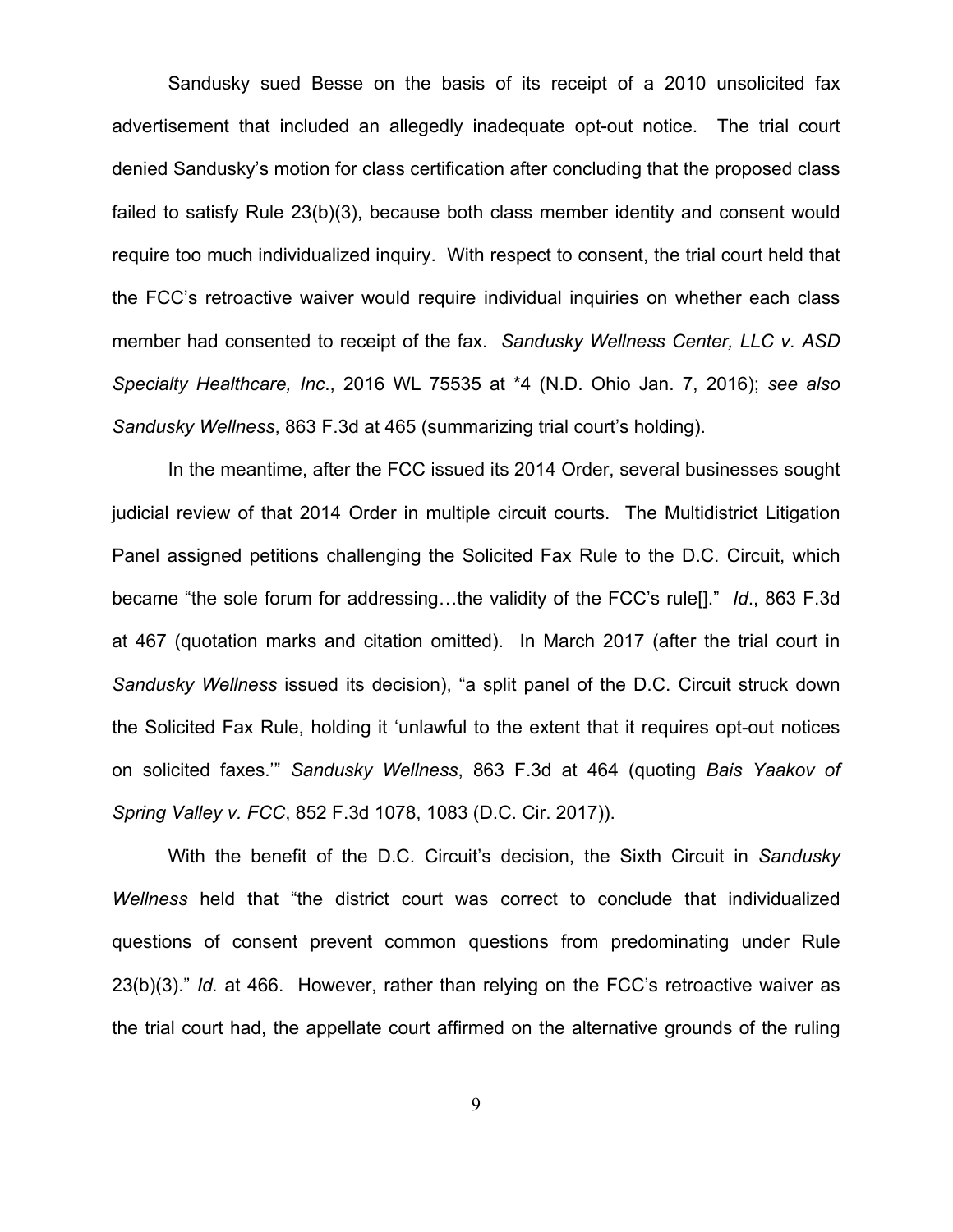set forth in *Bais Yaakov.* Thus, the Sixth Circuit found that the invalidation of the Solicited Fax Rule "altogether confirms that Besse cannot be liable to any individuals who solicited" the fax, and that "questions of consent present individualized issues counseling against class certification." *Id.* at 467 (holding that the decision striking down the Solicited Fax Rule binds the Sixth Circuit).

 The elimination of the Solicited Fax Rule and *Sandusky Wellness* represent a sea change in the availability of class certification for junk fax cases filed under the TCPA. When the Solicited Fax Rule was still in effect, putative classes could more easily satisfy the "predominance" requirement, as there was no need for individualized inquiry on the issue of consent so long as a plaintiff challenged the sufficiency of the defendant's "opt-out" language, even if the fax was sent to those with an established business relationship.8 In *Sandusky Wellness*, however, the Sixth Circuit clarified that where a defendant has demonstrated more than a "speculative" dispute about whether some portion of those who received the fax consented to receipt, class certification should be denied.

 The *Sandusky Wellness* court began with the following general guidance on how to determine whether class-wide issues or issues requiring more individualized inquiries are predominant under Rule 23(b)(3).

<sup>&</sup>lt;sup>8</sup>In its reply memorandum (though not at oral argument), Plaintiff argues that issues concerning the adequacy of the "opt-out" notice on the Infusion Kit Fax remain sufficient to certify the class on the record presented, because faxes sent to recipients with an "established business relationship" (existing or former customers, including some who solicited the information) must still contain an adequate opt-out notice. However, *Sandusky Wellness* forecloses that argument, because individualized inquiries concerning consent would still be required. *Accord Whiteamire Clinic, P.A. Inc. v. Cartridge World North America, LLC*, 2018 WL 571917, at \*4 (N.D.Ohio, 2018)(noting that under *Sandusky Wellness*, "solicited or consented to faxes are NOT required to contain the requisite opt-out provisions."); *see also Bais Yaakov*, 852 F.3d at 1084 (Pillard, J., dissenting with majority's assertion that the "requirement of an opt-out notice on unsolicited faxes sent pursuant to an established business relationship 'is central to this case.'").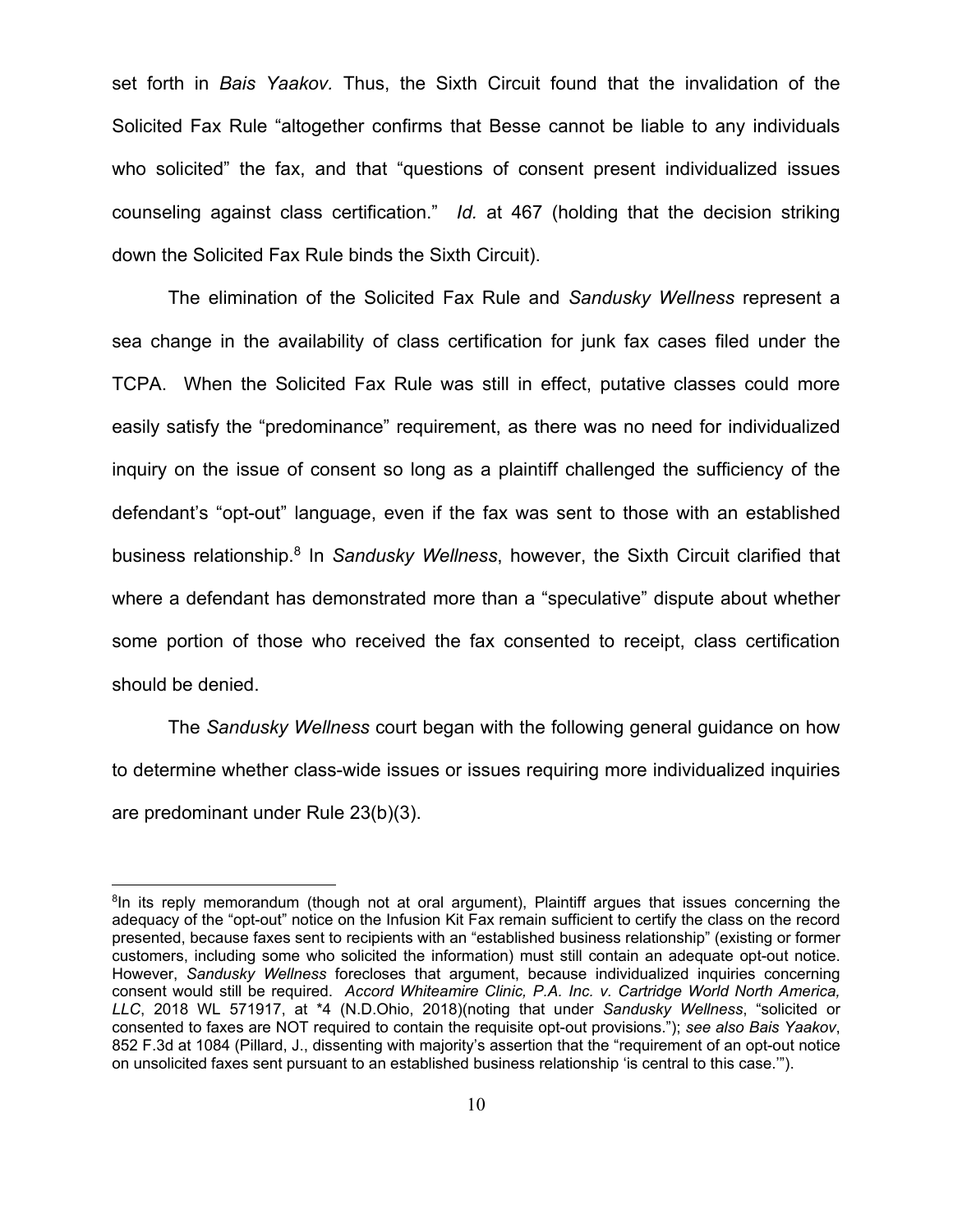In discerning whether a putative class meets the predominance inquiry, courts are to assess "the legal or factual questions that qualify each class member's case as a genuine controversy," *Amchem Prods., Inc. v. Windsor*, 521 U.S. 591, 623m 117 S.Ct. 2231, 138 L.Ed.2d 689 (1997), and assess whether those questions are "subject to generalized proof, and thus applicable to the class as a whole," *Bridging Cmtys., Inc. v. Top Flite Fin. Inc.*, 843 F.3d 1119, 1124 (6th Cir. 2016) (internal citation omitted). "If the same evidence will suffice for each member to make a prima facie showing, then it becomes a common question." [citation omitted]. Plaintiffs need not prove that every element can be established by classwide proof. *Bridging Cmtys.*, 843 F.3d at 1124. But the key is to "identify[ ] the substantive issues that will control the outcome," in other words, courts should "consider how a trial on the merits would be conducted if a class were certified." *Gene & Gene, LLC v. BioPay, LLC*, 541 F.3d 318, 326 (5th Cir. 2008) (quotation marks omitted).

### *Sandusky Wellness*, 863 F.3d at 468

 In *Sandusky Wellness*, Besse had produced evidence that "several thousand" individuals on the purchased list of "intended fax recipients" were "current or former Besse customers." *Id.* 863 F.3d at 468. Besse's evidence included more than 450,000 pages of various forms where customers had provided fax number information. The district court found that limiting the class to those who had not consented to receipt of faxes "would require manually cross-checking 450,000 potential consent forms against the 53,502 potential class members." *Id*., at 469 (quoting district court opinion). Relying heavily on a Fifth Circuit decision in which consent issues also predominated and class certification was denied, *see Gene & Gene, LLC v. BioPay, LLC*, 541 F.3d 318, 326 (5th Cir. 2008), the Sixth Circuit in *Sandusky Wellness* agreed:

Here, if Sandusky's 40,343-member class were certified, the district court would be tasked with filtering out those members to whom Besse was not liable – those individuals who solicited the Prolia fax. Regardless of other questions that may be common to the class, identifying which individuals consented would undoubtedly be the driver of the litigation. *See id*. In other words, "one substantive issue undoubtedly will determine how a trial on the merits will be conducted if the proposed class is certified." *Id.* at 327. "This issue…is whether [Besse's] fax advertisements were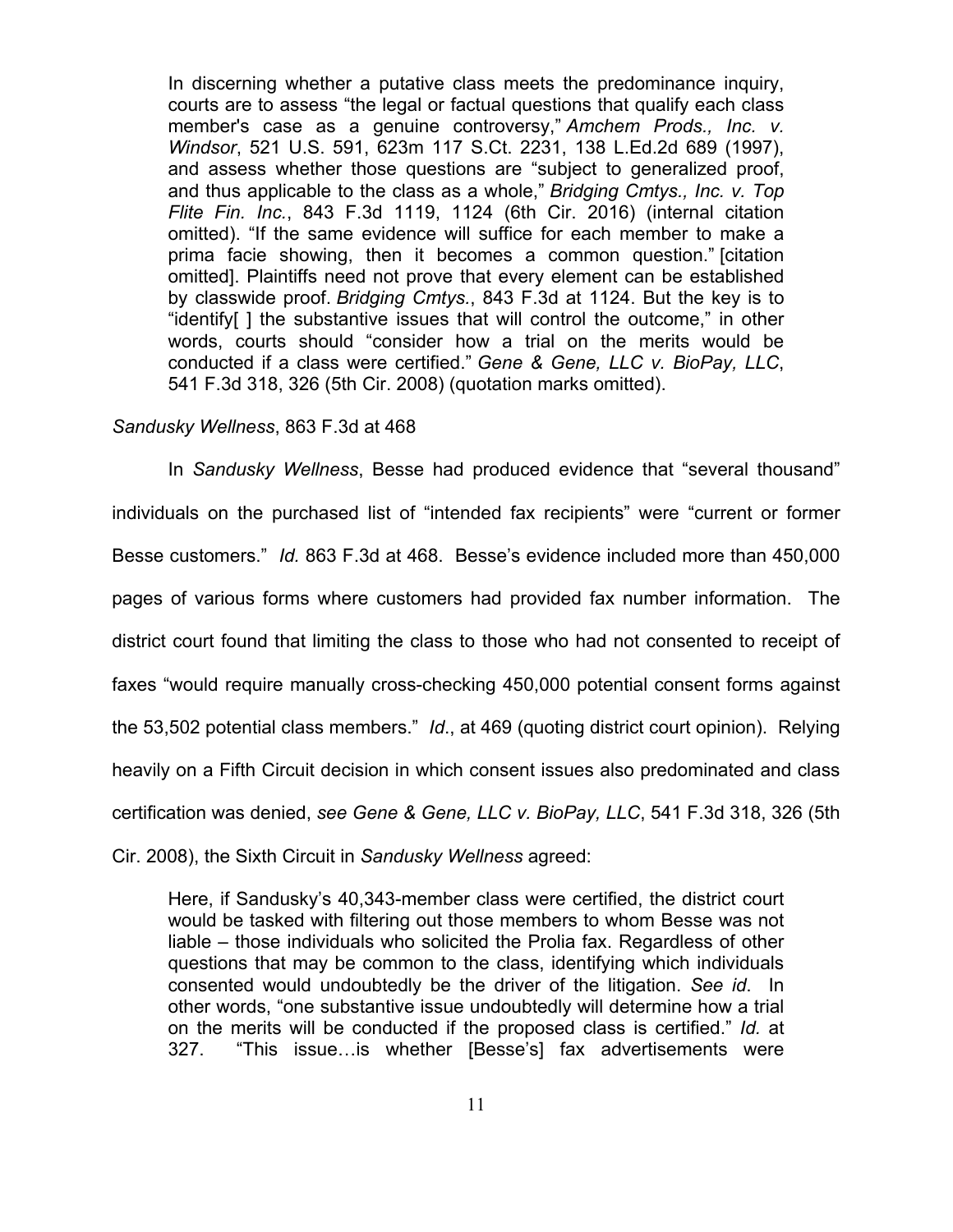transmitted without the prior express invitation or permission of each recipient. Thus the predominant issue of fact is undoubtedly one of *individual* consent." *Id.* 

*Id*., 863 F.3d at 468 (emphasis original).

 $\overline{a}$ 

# **2. Applying** *Sandusky Wellness***: Whether Individualized Issues Predominate In This Case**

 As stated, Plaintiff Sawyer seeks to define a class of 34,773 fax recipients as listed on the RingCentral fax log. However, Defendant maintains that only the single fax received by Sawyer was "unsolicited." The undersigned agrees that the fax log evidence is insufficient to carry Plaintiff's affirmative burden to show predominance because: (a) Defendant has offered testimony that its practice was to send faxes only to those who "solicited" or gave permission/consent to the receipt of faxes, and neither the fax log nor any other evidence rebuts that evidence; and (b) the fax log does not reflect precisely what was faxed to each of the 34,773 numbers.

#### **a. Specific Evidence Offered By Defendant**

 The Vice President of Sales, Tanner Suer, testified that he has been employed by Defendant since 2013 and oversees a sales staff of 18 people, including 14 employees who work full-time in an in-house call center, making contacts with existing and prospective customers. Suer created the content for the Infusion Kit Fax, as well as similar marketing materials, but was generally unfamiliar with the TCPA or its junk fax provision prior to learning of this lawsuit.9

When asked how KRS obtains the numbers for potential customers to whom it faxes such materials, Suer responded: "They're either given to us or public records," the

<sup>9</sup>While ignorance of the law is no defense, neither is it inculpatory in this case. Defense counsel argued that Defendant was driven to obtain consent to fax as a simple matter of good business practice, to avoid annoying potential customers that sales team members were trying to convert into actual customers.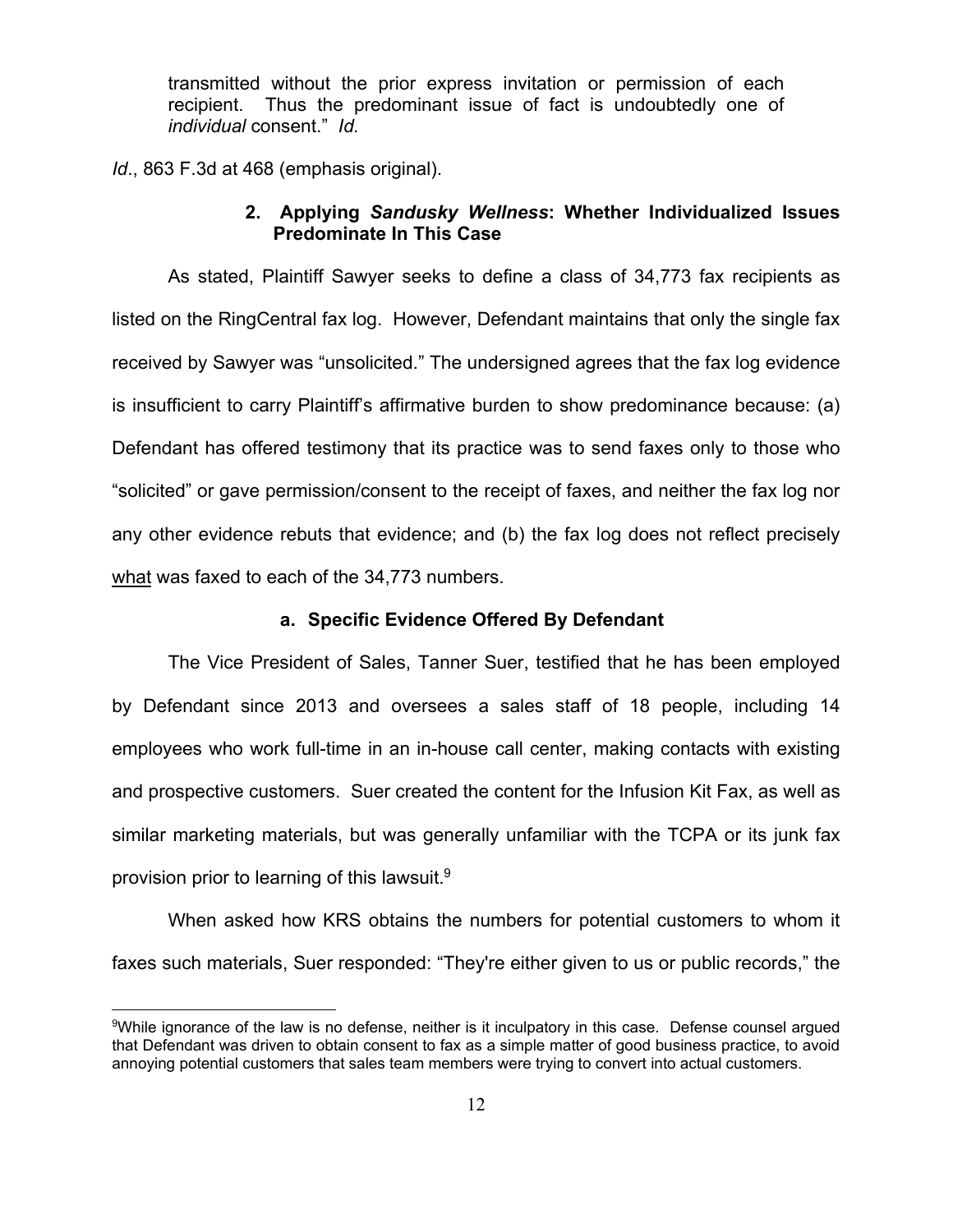latter of which are pulled by KRS employees from public websites. (Doc. 22, Suer Deposition, at 29). Unlike the fact pattern most commonly presented in junk fax cases, KRS has never purchased any lists of fax numbers since Suer began working for the company in 2013.10 *See, e.g., Bridging Cmtys., Inc. v. Top Flite Fin. Inc*., 843 F.3d 1119, 1122-1126 (6th Cir. 2016) (Defendant employed B2B to send faxes using list purchased from InfoUSA, Inc.); *Siding & Insulation Co. v. Beachwood Hair Clinic, Inc.*, 279 F.R.D. 442, 443-44, 446 (N.D. Ohio 2012)(finding "no questions of individualized consent" where defendant purchased list of 16,000 fax numbers from InfoUSA and hired another third-party, B2B, and "presented no evidence that it had established business relationships with any" of the recipients); *Siding & Insulation Co. v. Combined Ins. Grp*., 2012 WL 1425093 at \*1 (N.D. Ohio Apr. 24, 2012)(defendant hired fax broadcaster, B2B, which used a third-party database acquired from InfoUSA); *Kavu, Inc. v. Omnipak Corp*., 246 F.R.D. 643, 647 (D. Wash. 2007)(Defendant obtained all of recipients' fax numbers from the same third-party; main issue was whether inclusion in third party's database constituted "express permission" to receive faxes, which did not require individualized inquiry); *see also Johansen v. One Planet Ops, Inc*., 20189 WL 1558263 at \*5 (S.D. Ohio March 5, 2018)(in telemarketing call case, holding that issues of consent involving purchased list did not preclude class certification where defendant had produced no evidence of prior express consent from anyone, and where record indicated that consent was determinable on a class-wide basis since "consent was given, if at all, through an online form"); *Silbaugh v. Viking Magazine Servs*., 278 F.R.D.

 $10$ All cases relied upon by Plaintiff involve purchased fax lists. To be clear, however, developing the fax list internally would not insulate a defendant who indiscriminately develops a list, without seeking consent prior to sending a fax or including appropriate opt-out language. Still, the uncontested evidence here is that Defendant and its sales force, as a "rule," faxed only to contacts who gave consent or permission.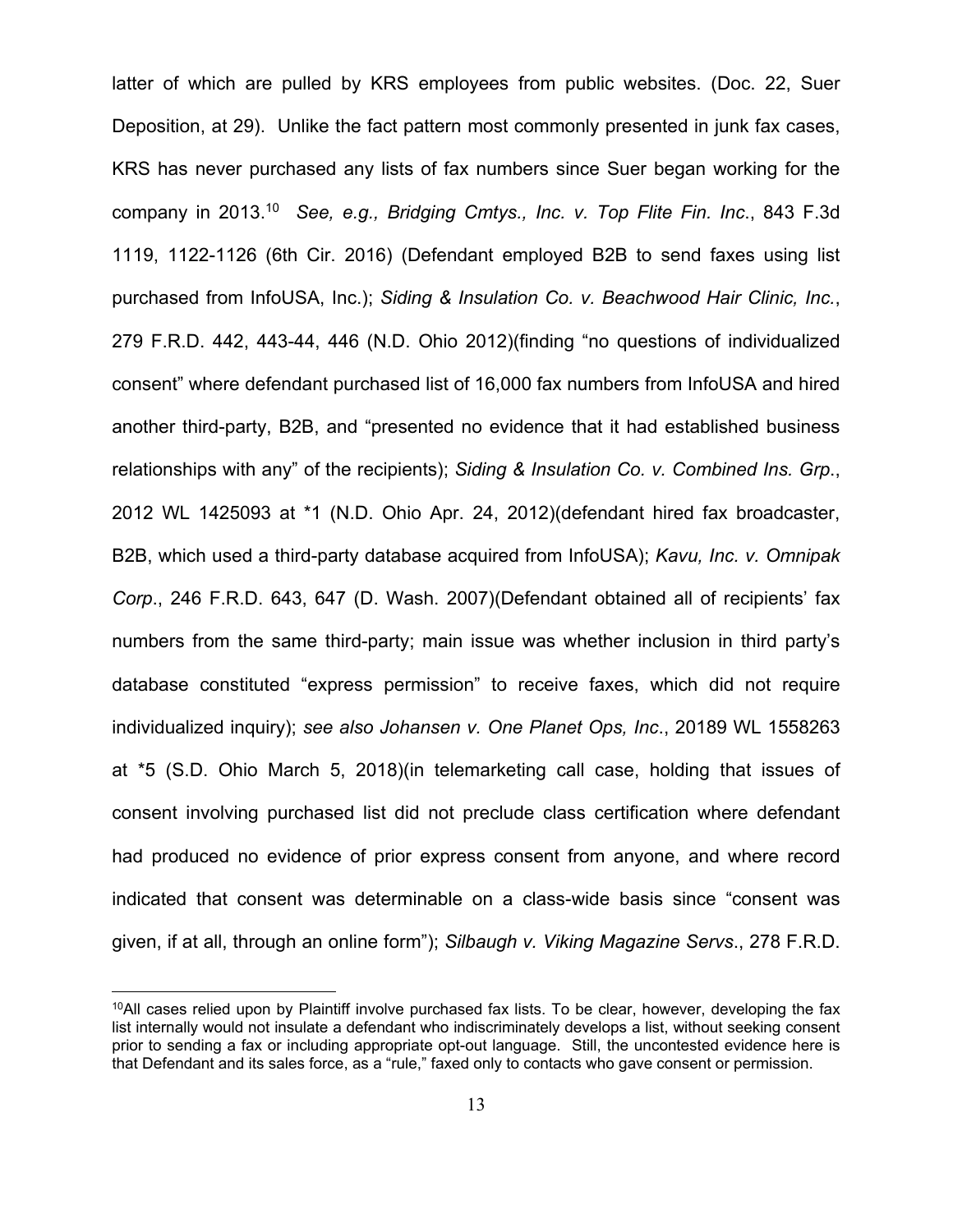389 (N.D. Ohio 2012)(class certified in text messaging case where defendant admitted that he did not obtain consent or take steps to confirm that consent was made by third party that he employed to robo-call/text).

Defendant's agents testified unequivocally that the practice and/or "protocol" was for its sales force to obtain express consent or permission to fax prior to sending any fax, notwithstanding the absence of a formal "policy" prior to this lawsuit.<sup>11</sup> When asked if he had ever personally had a telephone conversation with a prospective customer in which he stated: "[W]e'd like to send you a marketing flyer to your fax machine. Will you agree to do so?" Suer responded: "No. Me personally, I have not, but my 20 sales reps do have that conversation quite often." (Suer Depo at 40). The Chief Operating Officer and Chief Technology Officer, Bruce Fromhoff, testified similarly, and unequivocally, that KRS would "ask people if they could send ads to their fax machines," although no formal records were kept specifically concerning the issue of consent. (Doc. 21, Fromhoff Depo at 26). *Accord Gene & Gene*, 541 F.3d at 323-328 (Defendant's failure to keep records about consent was insufficient basis to grant class certification, because plaintiff failed to show predominance and defendant raised a bona fide issue of consent). Fromhoff testified about how fax numbers are acquired and placed on contact list as a "general rule" or course of business:

A. General rule is we go to a number of trade shows. We call offices and doctors and hospitals and whatnot, surgical centers, asking them if they would be interested in our product. And they -- the end user, the business would request information, either via e-mail or via fax. Again, trade shows, business cards, meeting events, or we show up in person.

Q. Okay. So KRS, in one form or another, has slowly built a collection of fax numbers of potential customers?

 $11$ Fromhoff insituted a formal policy the day after receiving notice of suit. (Fromhoff Depo at 30).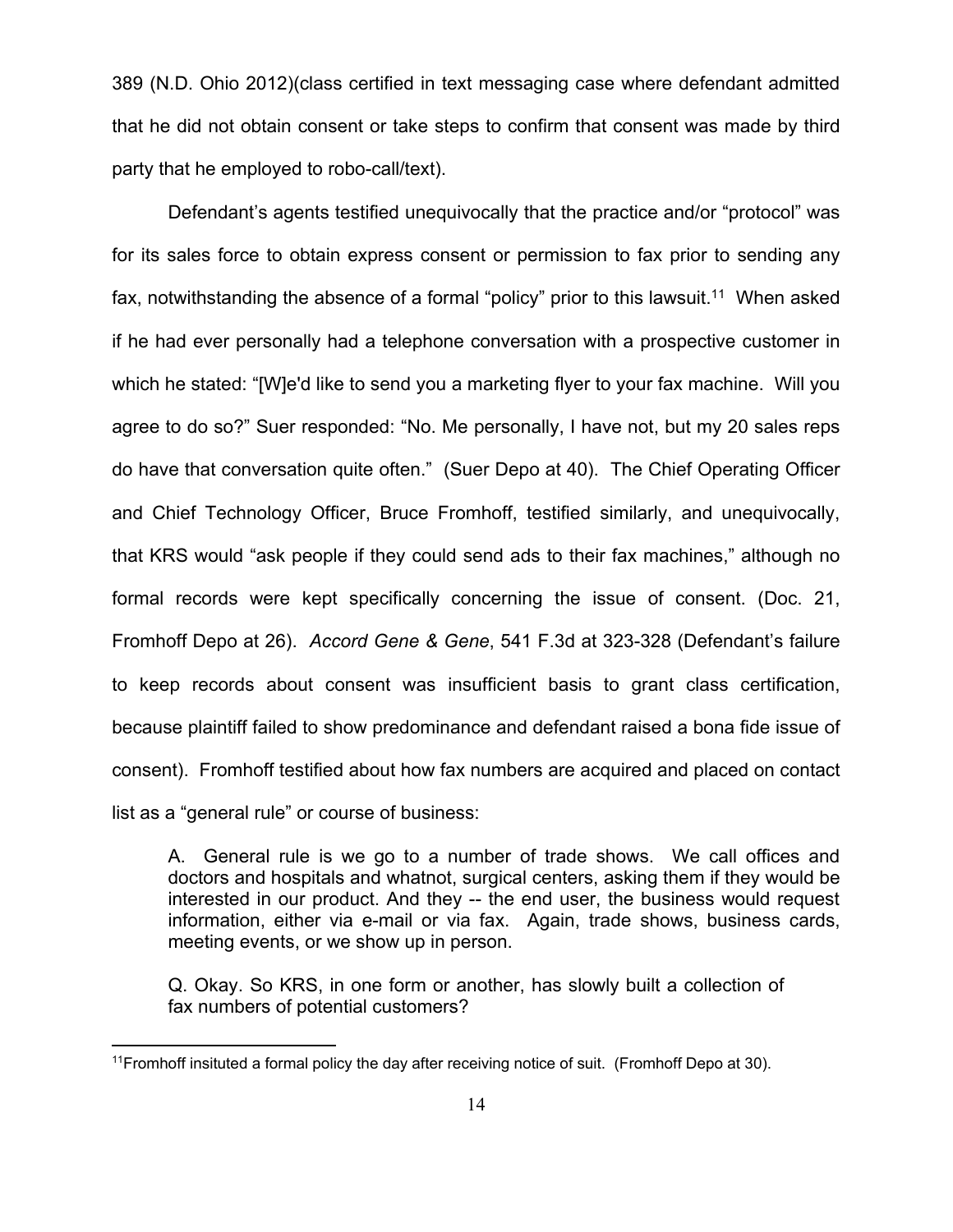A. Correct.

Q. And that must have included the fax number that [Infusion Kit Fax] …was sent to? \*\*\*

A. Yes, yes. It's -- it's -- we've been in business for, I guess, a number of years, and we have multiple people that are seeking new business. So through various, again, events or trade shows, or going into a business office or cold-calling or searching the Internet, which we do a lot of, as well, that's where we seek our business.

Q. Okay.

A. Oh, excuse me. And a large number of referrals.

Q. Okay. Thank you. And can you tell me -- but KRS has no way of determining how it acquired a particular fax number?

A. No.

 $\overline{a}$ 

(Fromhoff Depo at 16-17). Thus, KRS provided unrebutted evidence that its call center employees had an established business practice of obtaining consent, despite the lack of documentation to verify their calls or consent to fax.12

 Both Suer and Fromhoff testified that the only central database of contacts maintained by KRS was through software called "SAP," a type of interactive accounting software that contains information, including some (but not all) fax numbers of former or current customers. (Fromhoff Depo at 18-19). Suer testified that additional "contact files" (not necessarily in the SAP database unless a purchase has been made) are generated by the individual sales team members. The individual sales team member lists include: (1) customers who have "purchased" from KRS; (2) a "[p]otential client

<sup>&</sup>lt;sup>12</sup>Aside from Suer's testimony, the testimony of Fromhoff as a Rule  $30(b)(6)$  deponent was sufficiently probative evidence on Defendant's established business practices. Plaintiff did not depose any of the individual sales team members, leaving unrebutted Defendant's presumptive evidence of consent. Regardless of whether that evidence would carry the day as to each individual fax recipient, it is sufficient to show the predominance of individualized issues of consent on class certification.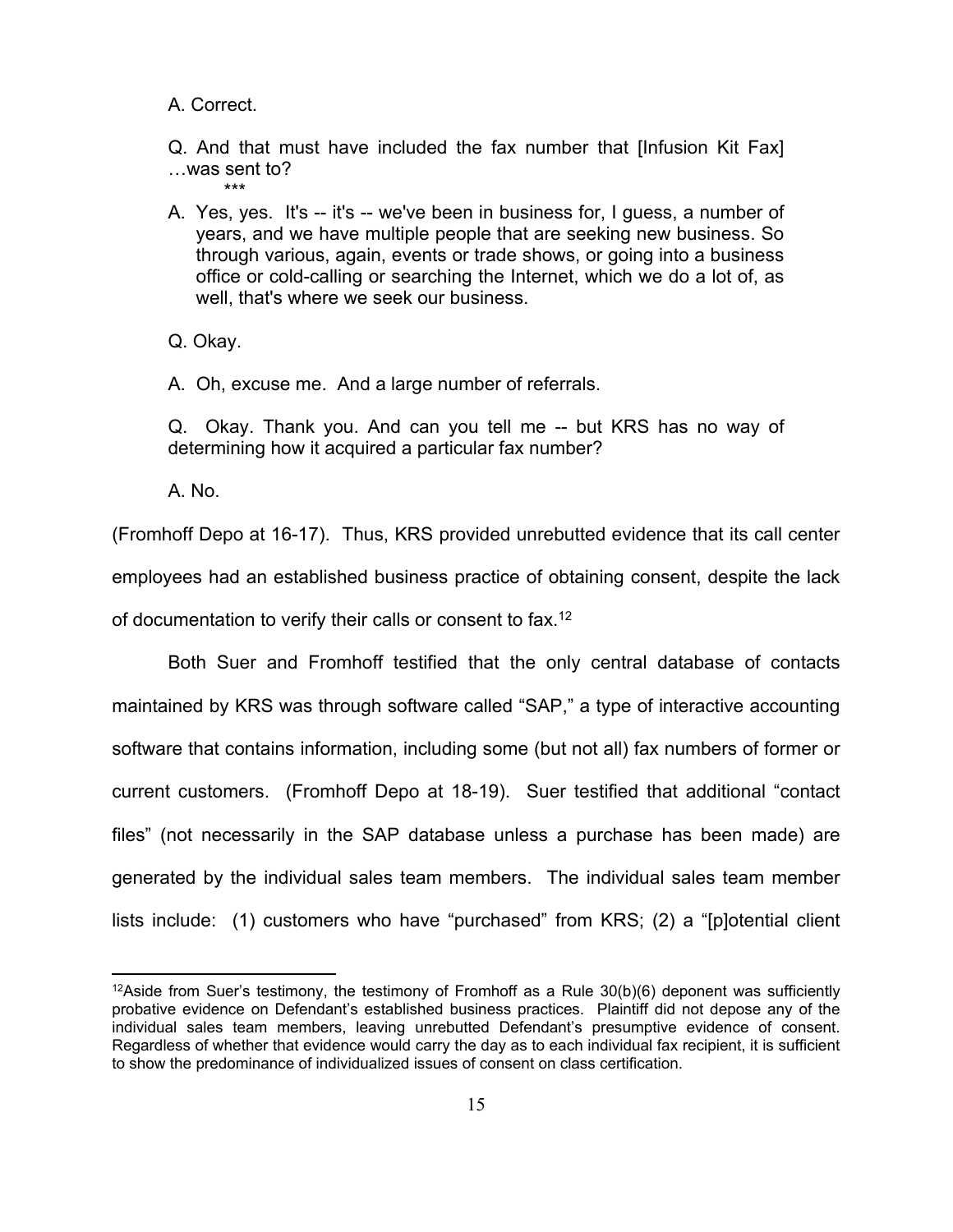[who] would be a prospect that's asking buying questions; and (3) a "prospect [who] could be someone you just talked to on the phone without asking buying questions or they're just somebody you feel is someone that would benefit from our services…." (Suer Depo at 53; Fromhoff Depo at 19-21 (explaining that lists of prospects and potential customers are individually maintained by sales representatives, with only contacts of purchasing customers maintained in the SAP list)).

With respect to sales employees, Fromhoff testified that the company sales "protocol" was as follows:

[W]hen you are going to reach out to someone, either via e-mail or phone, and we request, you know, they request information, or we would like to send them information, and they would say, you know, "Okay. You can send me some information." And a lot of doctors' offices, for whatever reason, they say, "Send it via fax. Don't e-mail it to us. We don't want the e-mail. Send it to a fax, and I'll just put it in front of the doctor."

(Fromhoff Depo at 27). Fromhoff was emphatic that KRS employees do not send faxes unless the contact gives permission to do so, and the Defendant is provided with a fax number. (*Id.* at 28-29, 45-46). In August 2015, KRS began maintaining a list of people who indicate "that they do not want to receive faxes from us anymore," (Suer Depo at 42-43), which is used to remove those numbers from the various contact lists.

In 2015, IV infusion was "trending," meaning that there was higher interest in that product. When a product is trending, KRS call center employees will "reach[] out to as many physicians that we can possibly contact on a daily basis, pitch them our product, product line, actually, for IV infusion and then we would send them over this marketing flyer…." A sales employee's performance is based upon the number of outbound calls that he/she makes, but the number of faxes that are transmitted is not monitored. (Suer Depo at 60-61). Fromhoff testified that KRS does not send marketing faxes to anyone,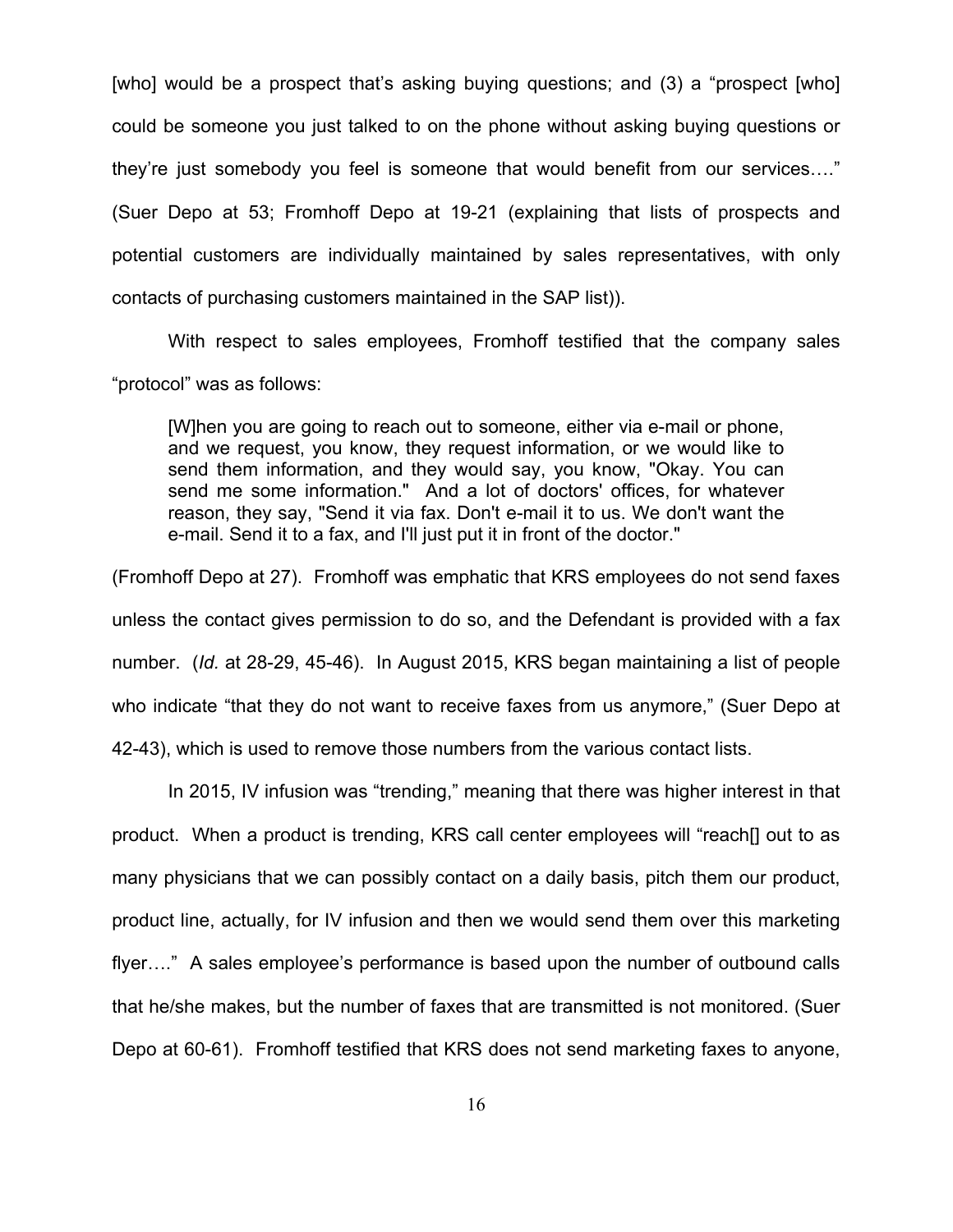as a rule, unless that customer or potential customer has requested the material. (Fromhoff Depo at 23). In other words, KRS does not have a practice of fax blasting to its entire customer list. (*Id.* at 23).

 Although Defendant has multiple fax machines, sales team members typically use a primary fax number to send virtually all faxes. Plaintiff does not dispute that Defendant sends many faxes in any given month or year that fall within the category of business communications rather than the type of advertisements that are prohibited by junk fax provision of the TCPA. With respect to the Infusion Kit Fax ad, Defendant has admitted that it sent between one and ten thousand, but argues that none (except the single ad sent to Sawyer) were "unsolicited." Defendant maintains that the majority of the 34,773 faxes that Plaintiff seeks to include in the proposed class represent other "business communications" and were not ads at all.<sup>13</sup>

 The fax logs confirm the primary fax number used by the Defendant, and that 34,773 faxes were sent on October 8 and 9, 2015. However, the fax logs do not reveal the content of the faxes that were transmitted, whether the Infusion Kit Fax that Plaintiff received, some other type of marketing flyer (Defendant produced approximately 10), or some form of business communication.

## **b. The Parties' Arguments on Predominance**

 Both in his memoranda and at oral argument, Plaintiff repeatedly attempts to shift the burden to the *Defendant* to prove that individual issues relating to consent will predominate. Plaintiff insists that the burden is on KRS to prove consent as a defense

<sup>&</sup>lt;sup>13</sup> Given the lack of any apparent record of what Defendant faxed nearly three years ago on October 8 and 9, 2015, it is unclear how Plaintiff would prove that the 34,773 faxes represented the same ad, or how Defendant would prove the contrary (depending on which party carried the burden of proof at that stage).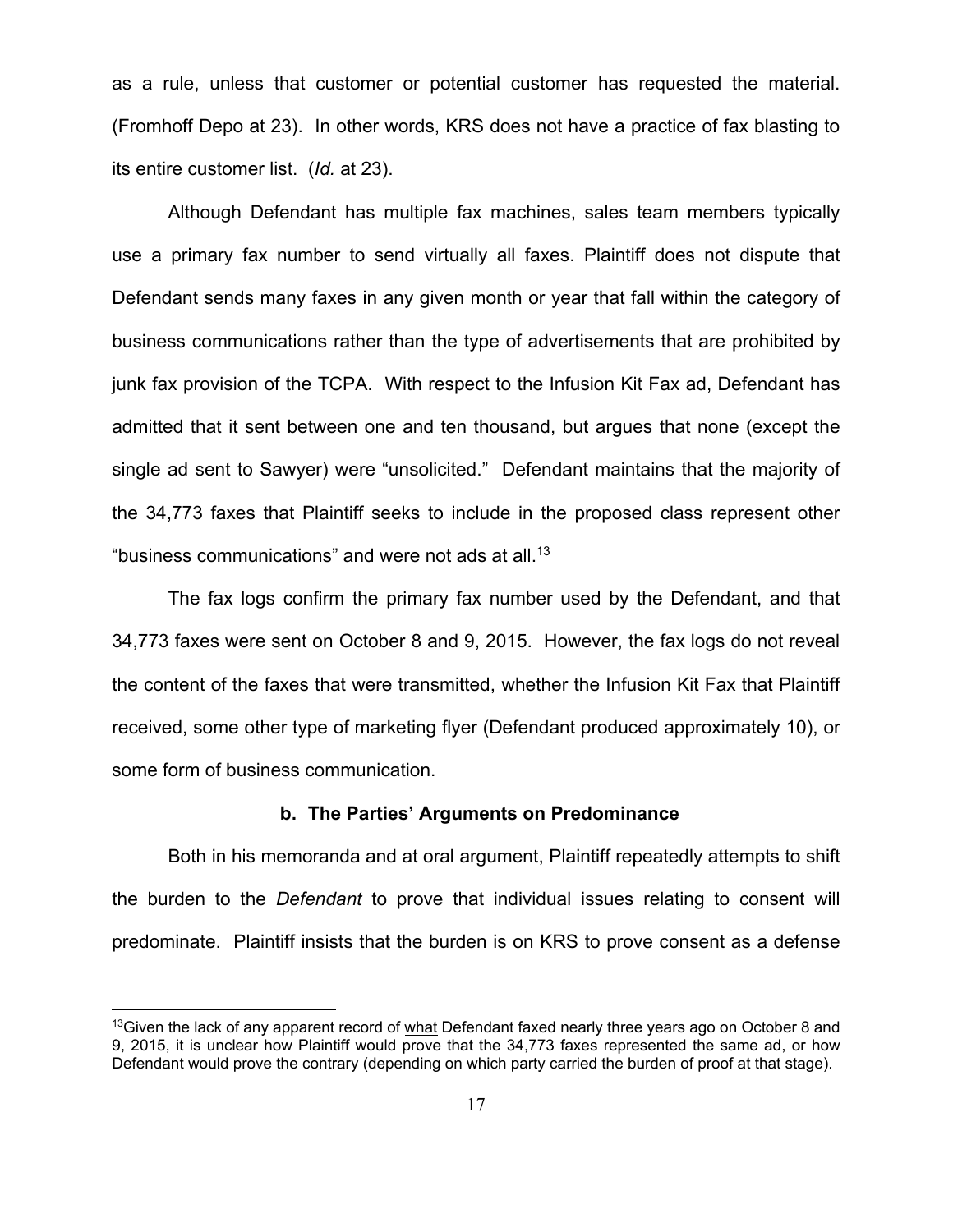to his claim.<sup>14</sup> The evidence behind the underlying claims undeniably informs the class certification analysis, but in this Rule 23 context, it remains Plaintiff's obligation to affirmatively demonstrate predominance. Thus, it is Plaintiff's burden to first show that class-wide issues predominate. The evidence presented by KRS on consent is considered in that context. Plaintiff's junk fax claim requires proof that the faxed ad was unsolicited – an element that KRS has disputed as to every member of the proposed class but for Sawyer. After KRS presented sufficient, non-speculative evidence that a bona fide issue of consent exists as to all other faxes, Plaintiff was required to come up with something (whether argument or evidence) to persuade this Court that those individualized consent issues would not drive this litigation, making a class action untenable.

 Rather than focusing on the core issue, Plaintiff first argued that the "predominant" issue is whether the Infusion Kit Fax is an "advertisement" within the meaning of the junk fax provision of the TCPA. It is not. Defendant has not disputed that the Infusion Kit Fax is an ad. What it does dispute is the issue of consent to send that ad, as well as the number of Infusion Kit Faxes that were transmitted.

 For the reasons expressed in *Sandusky Wellness* and by other courts on similar records, the evidence presented by Defendant demonstrates that issues concerning individual consent would predominate over any other issues in this case. *Accord* 

<sup>&</sup>lt;sup>14</sup>At oral argument, KRS disputed this contention, arguing that recent case law confirms that the burden to show that a fax is "unsolicited" (i.e., without permission or consent) remains on the plaintiff as an essential element of the claim. *See e.g., Gorss Motels v. Safemark Sys., LP*, 2018 WL 1635645 (M.D. Fla. April 5, 2018); *Ung v. Universal Acceptance Corp*., 319 F.R.D. 537 (D. MN. 2017)(TCPA claimant must show calls placed without consent). I find it unnecessary to fully resolve this debate in the more limited context of the pending class certification motion. *See Gene And Gene LLC v. BioPay LLC*, 541 F.3d 318, 327 (5th Cir. 2008) ("Whether established by BioPay as an affirmative defense or by Gene as an element of the cause of action, the issue of consent will entirely determine how the proposed class-action trial will be conducted on the merits.").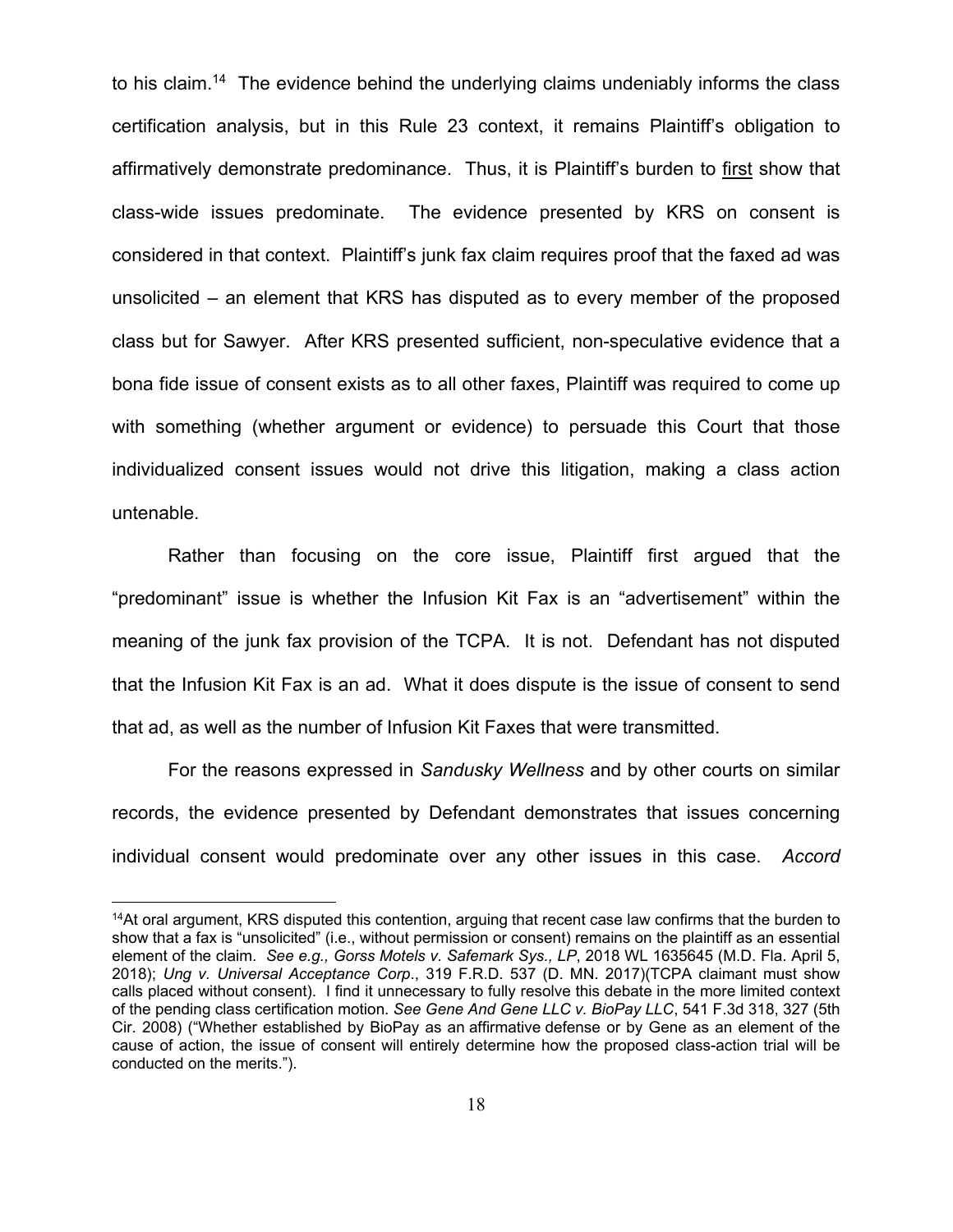*Sandusky Wellness*, 863 F.3d at 468 "Regardless of other questions that may be common to the class, identifying which individuals consented would undoubtedly be the driver of the litigation." (citing *Gene & Gene, LLC v. BioPay, LLC*, 541 F.3d 318, 326 (5th Cir. 2008)(declining to certify class in junk fax case where plaintiff could not establish predominance based on need for individualized inquiries regarding consent)); *See also Siding and Insulation Co. v. Alco Vending, Inc.*, 2017 WL 3686552 at \*8 (N.D. Ohio Aug. 25, 2017)(same); *Brodsky v. Humandental Insur. Co*., 269 F.Supp.3d 841 (N.D. Ill. 2017)(decertifying class due to predominant issues of individualized consent in junk fax case after elimination of Solicited Fax Rule); *Froman v. Data Transfer, Inc*., 164 F.R.D. 400, 402 (E.D. Pa. 1995)(denying class certification in junk fax case where consent was at issue); *Kenro, Inc. v. Fax Daily, Inc*., 962 F. Supp.1162, 1169-70 (S.D. Ind. 1997)("denying class certification because consent would have to be proven via individual inquiries as to each class member"); *Levitt v. Fax.com*, 2007 WL 3169078 at \*\*4-7 (D. Md. May 25, 2007)(decertifying class for same reasons).

 Plaintiff protests, arguing that this case more closely represents *Bridging Cmtys., Inc. v. Top Flite Fin., Inc*., 843 F.3d 1119, a case involving notorious third-party faxblasters and decided the year before *Sandusky Wellness.* In *Bridging Cmtys.*, however, the defendant merely "raised the possibility" that "individual class members might have solicited or consented to receiving the challenged faxes." *Sandusky Wellness*, 863 F.3d at 469 (quoting *Bridging Cmtys*., 843 F.3d at 1123, 1125). The *Bridging Communities* court noted that there was evidence that B2B had failed to verify consent from anyone on the list it purchased from InfoUSA, suggesting a basis for class-wide proof on the lack of consent. Under those circumstances, the defendant's failure to offer anything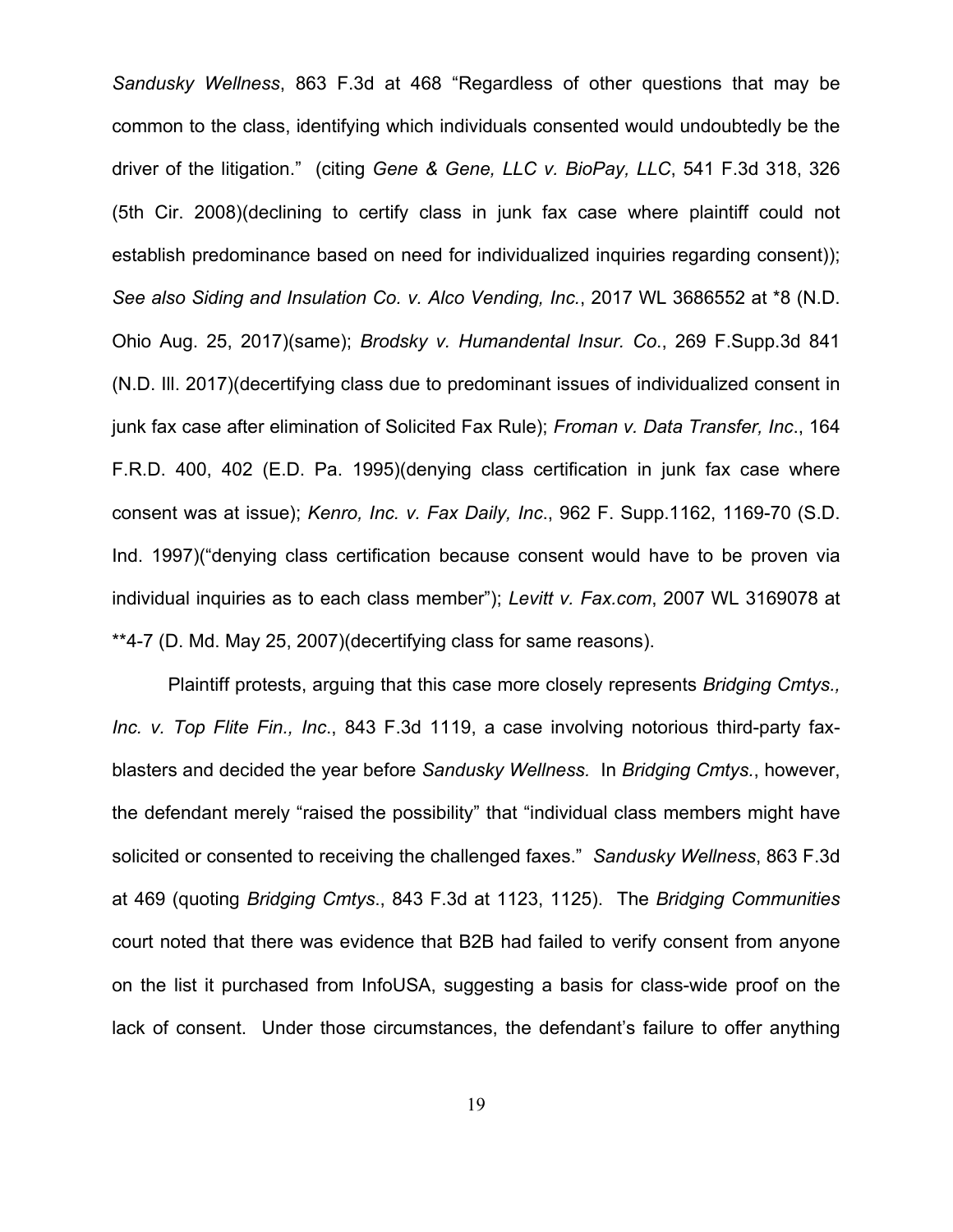more than "speculation and surmise" that some recipients on a purchased fax-blaster list "might" have consented was not sufficient to defeat certification. *Bridging Cmtys.*, 843 F.3d at 1124-1125. The Sixth Circuit found the "mere mention" of the possibility of consent, without evidentiary support, to be insufficient to defeat the Plaintiff's affirmative showing of predominance regarding the lack of consent. *Id.* at 1126.15

 In contrast to *Bridging Communities*, Plaintiff has offered no class-wide evidence suggesting a lack of consent. Further, like in *Sandusky Wellness*, Defendant KRS has produced "concrete evidence of consent" that the majority of the faxes sent on October 8-9, 2015 were not "unsolicited," but instead were sent to: (1) established or potential customers who "solicited" the advertisements; (2) who requested that KRS fax other business-related or prescription-related faxes (not advertisements); or (3) fax numbers where the sales member first contacted the person or entity to request consent prior to sending the fax. In short, KRS has provided evidence that the fax received by Sawyer in this case was an aberration or exception to the Defendant's established business practice. Although Plaintiff repeatedly insists that Defendant has "produced no evidence of consent whatsoever," (*see, e.g*., Doc. 25 at 2), that is not a correct statement. Defendant has offered testimony, as well as an affidavit that its Technology Officer contacted "five numbers" from the RingCentral fax log for the October 8 date,

<sup>15</sup>In *Sandusky Wellness,* the Sixth Circuit held that post-hoc evidence of consent by *some* will defeat class certification, even where the fax was to a purchased list from an entity that did not verify consent prior to fax-blasting, as in *Bridging Cmtys*. Aside from the significant intervening elimination of the Solicited Fax Rule, the critical distinction between the two cases is that in *Bridging Cmtys.*, the defendant presented only argument without evidence ("speculation and surmise"), while in *Sandusky Wellness*, the defendant came up with evidence that the purchased list had some overlap with existing customers who had given consent.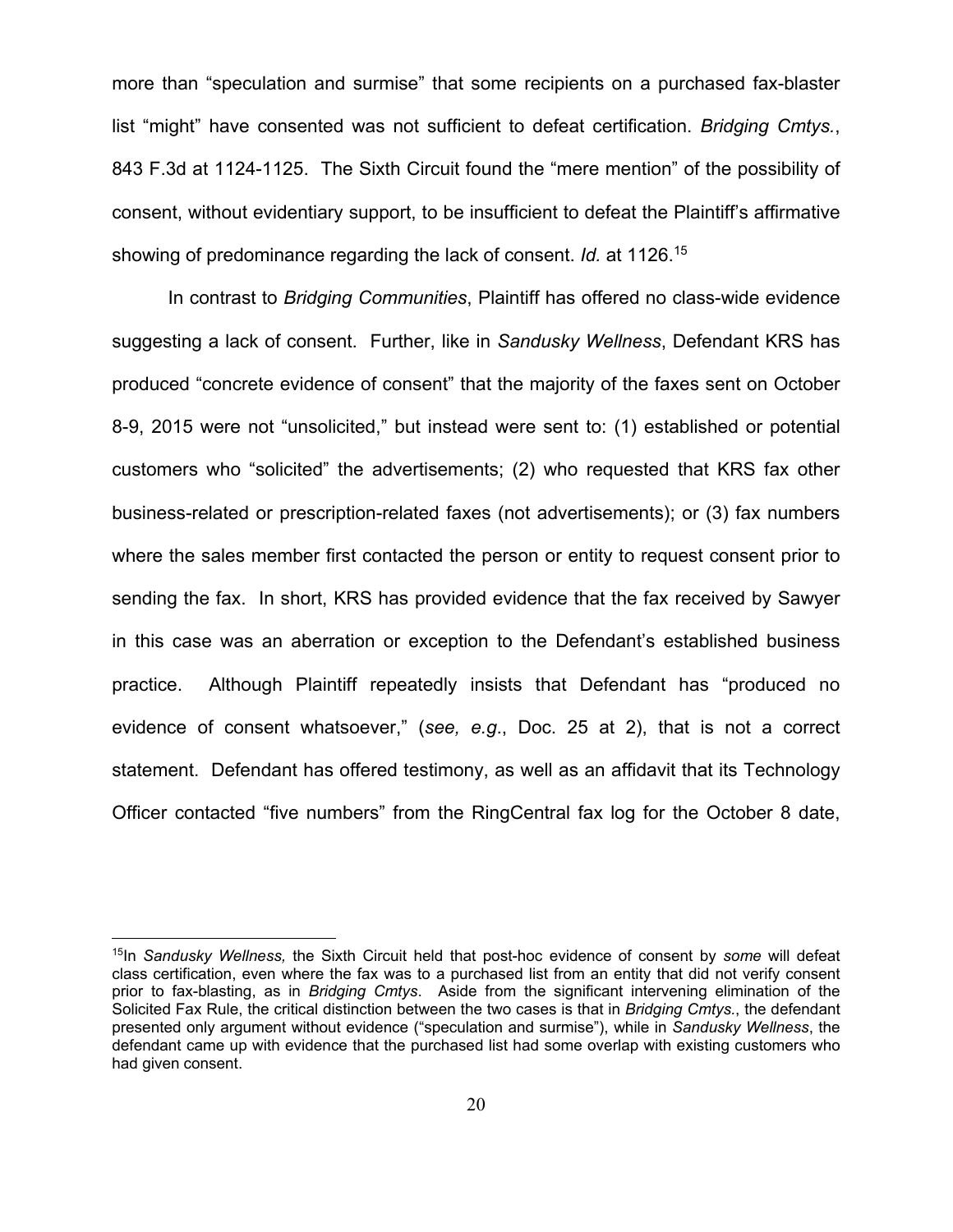and that "each of these recipients had consented to receive fax transmissions, including advertising materials, from KRS." (*See* Affidavit attached to surreply, Doc. 26-1).16

 Plaintiff's chief argument appears to be that Defendant has not offered the same *type* of evidence as in *Sandusky Wellness*, because there, the defendant offered documentary evidence (i.e., various types of customer forms) that contained fax numbers. Here, Defendant has produced no similar documentary evidence, but instead relies primarily upon the testimony of its employees. However, the undersigned finds no basis for distinguishing between the probative value of the documentary evidence presented in *Sandusky Wellness* and the testimonial evidence offered here, at least at the class certification level where Plaintiff must affirmatively show predominance under Rule 23(b)(3).

 The junk fax provision prohibits only "unsolicited advertisements," defining such materials as advertising "which is transmitted to any person without that person's prior express invitation or permission, in writing *or otherwise*." 47 U.S.C. § 227(a0(5)(emphasis added). The FCC's Rules and Regulations "emphasize that [the FCC] is not requiring any specific records [to] be kept by facsimile senders," and that permission to send fax advertisements may be "granted in writing or orally." Rules and Regulations Implementing the Telephone Consumer Protection Act of 1991; Junk Fax Prevention Act of 2005, 71 Fed. Reg. 25967, 25971. It is true that the Commission also expressed "concern" that oral permission "may result in some senders erroneously

 $16$ Plaintiff complains that the affidavit is too little, too late, and that it constitutes hearsay. The first criticism is not persuasive since it is Plaintiff's affirmative burden to show that class certification is appropriate. Defendant had no burden to produce new affidavit evidence to support deposition testimony that it routinely obtained oral consent in its ordinary course of business. And, although the criticism that the affidavit contains hearsay is valid, the undersigned assumes that the fax recipients whose hearsay was included in the affidavit would be available to testify similarly if called at trial. Finally, the undersigned would find that Plaintiff has failed to show predominance even if the affidavit were not considered.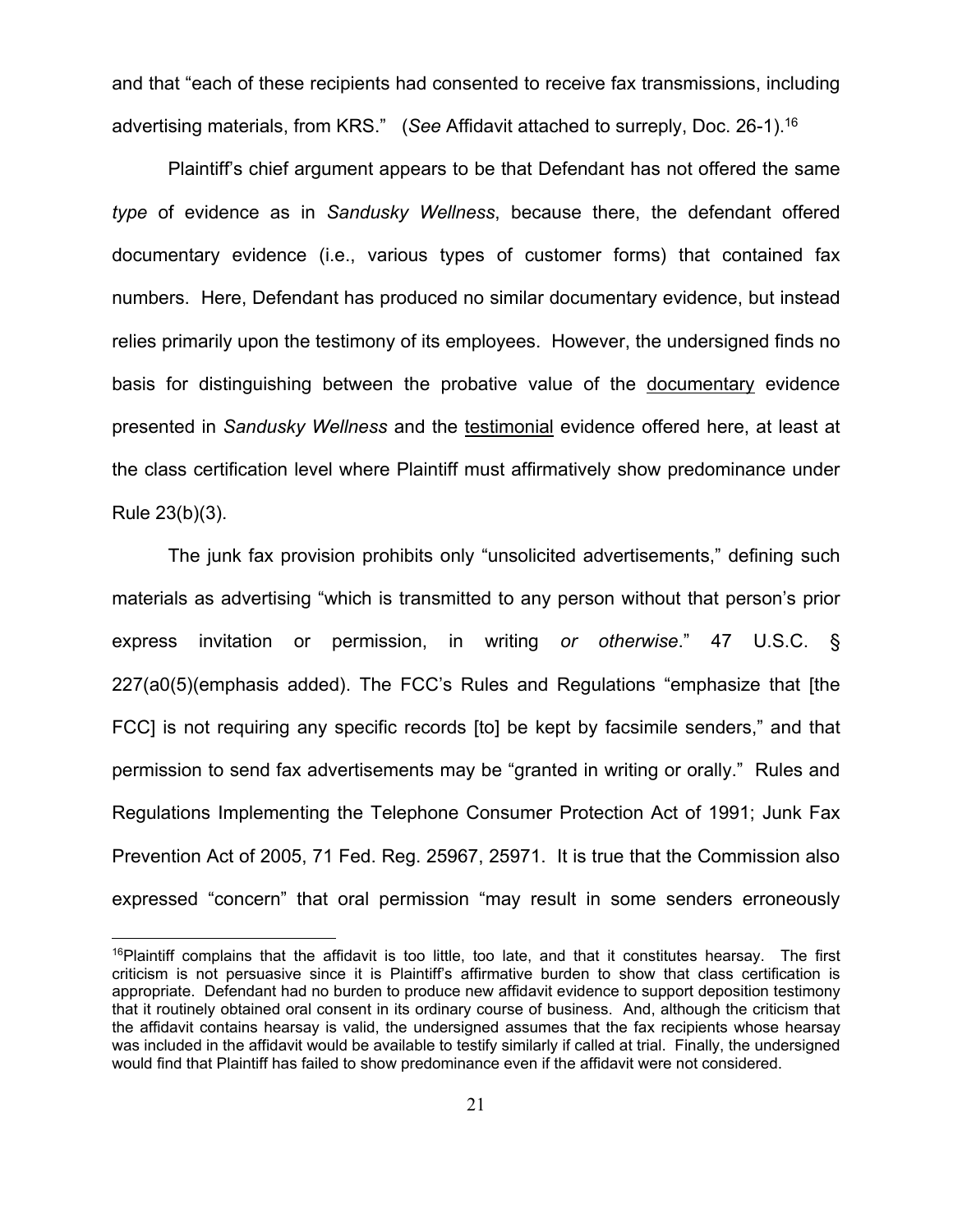claiming they had the recipient's permission," and that the Commission warned that the sender "should have the obligation to demonstrate that it complied with the rules." *Id*., 71 Fed. R. 25967-01, 2006 WL 1151584 (May 3, 2006). At the same time, the FCC made clear that evidence of established business practices – the precise type of evidence offered by Defendant here - could suffice.

Senders who choose to obtain permission orally are expected to take reasonable steps to ensure that such permission can be verified. In the event a complaint is filed, the burden of proof rests on the sender to demonstrate that permission was given. The Commission strongly suggests that senders take steps to promptly document that they received such permission. (An example of such documentation could be the recording of the oral authorization. Other methods might include established business practices or contact forms used by the sender's personnel.) Express permission need only be secured once from the consumer in order to send facsimile advertisements to that recipient until the consumer revokes such permission by sending an opt-out request to the sender.

*Id.*, 71 Fed. R. at 25972 (emphasis added).

 $\overline{a}$ 

 In addition to being permitted by FCC Rules, KRS's evidence bears more than a passing resemblance to that presented by the defendant in *Gene & Gene v. BioPay, LLC*, the Fifth Circuit case that is heavily cited by *Sandusky Wellness*. There too, the defendant's employees kept no records and could not distinguish which recipients gave express consent and which did not, but the record reflected they had collected fax numbers over time from a variety of sources in addition to purchasing numbers through third parties, B2B and InfoUSA.<sup>17</sup> The Fifth Circuit still found that the plaintiff failed to

<sup>&</sup>lt;sup>17</sup>The Fifth Circuit suggested that where a defendant purchases a list and obtains "all of the fax recipients" fax numbers from a single purveyor" without checking consent, there exists a "class-wide means of establishing the lack of consent based on arguably applicable federal regulations." *Id*. 541 F.3d at 327- 328. In *Sandusky Wellness,* the Sixth Circuit arguably retreated from that dictum to the extent that it held that post-hoc evidence of consent by *some* recipients on a third-party purchased list will defeat class certification, even if the defendant faxed first, and sought to verify permission or consent only after suit was filed.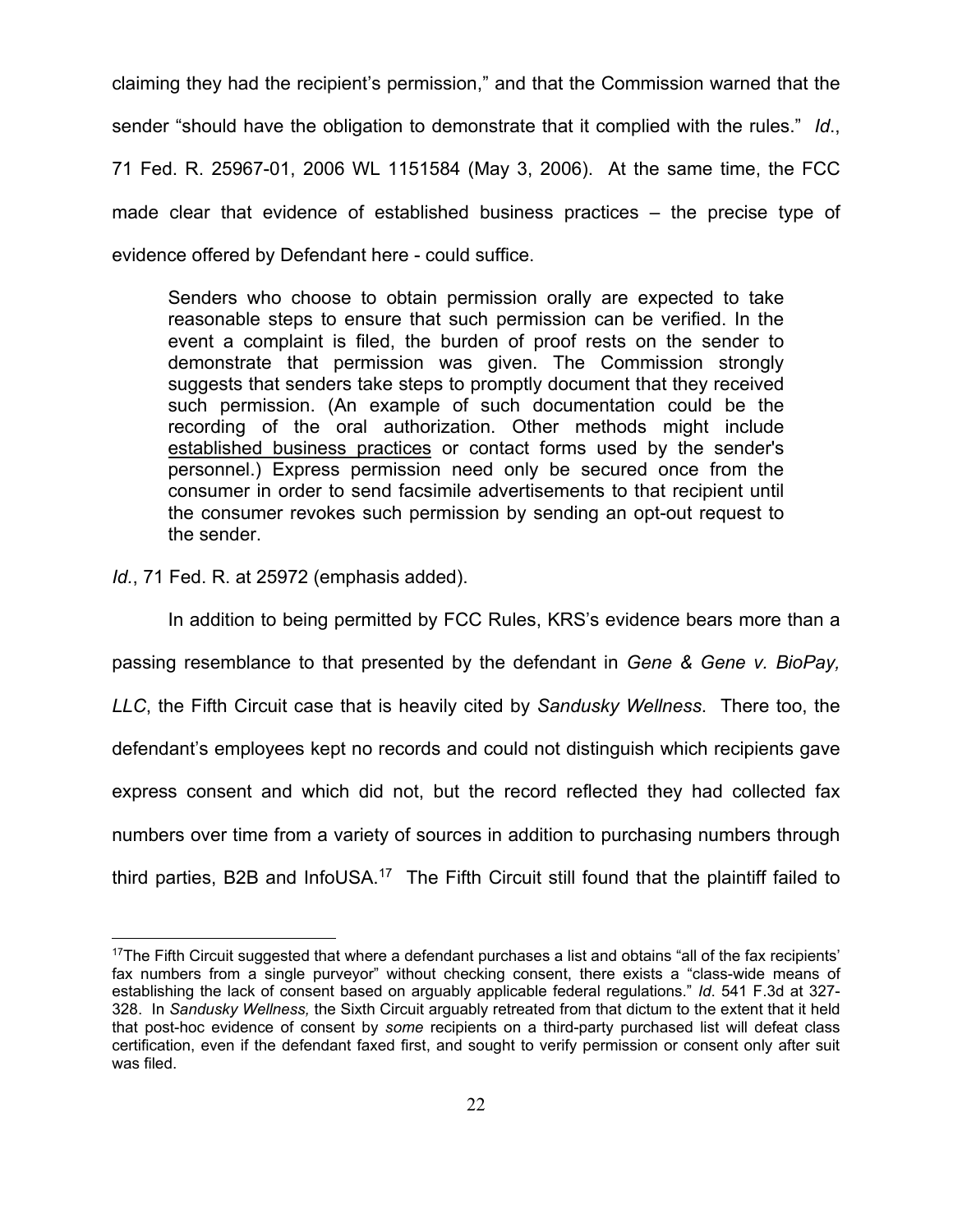meet the predominance burden, because "there is no class-wide proof available to decide consent and only mini-trials can determine this issue." 541 F.3d at 328-329.

In some respects, Defendant's testimonial evidence is stronger than the evidence presented in *Sandusky Wellness*. While the vast majority of junk fax cases (including *Sandusky Wellness*) involve businesses that fax-blast indiscriminately to purchased lists from third parties,<sup>18</sup> KRS has never engaged in that particularly fraught practice. Nor has KRS ever hired a third party to transmit faxes on its behalf. Instead, the unrebutted testimony is that faxes were sent to lists of numbers developed exclusively by the Defendants' 18-20 member sales force over a period of years, through a custom and practice that would favor a finding of consent-to-fax by the overwhelming majority of the listed fax recipients. As in *Sandusky Wellness*, the testimonial evidence offered by the Defendant sets it apart from *Bridging Communities*, in which the defendant offered nothing more than "speculation and surmise" that some hypothetical recipient may have consented. *Bridging Cmtys.*, 843 F.3d at 1125. There is simply no way for Plaintiff to get around the thorny issue of proving, on a class-wide basis, whether others who received the Infusion Set Fax had consented to receipt of such materials through "express invitation or permission, in writing or otherwise." As in *Sandusky Wellness*, distinguishing between those class members to whom "unsolicited" faxes were sent and those who should be deemed to have provided consent would be "no hypothetical scenario," but would instead predominate this case, requiring "myriad mini-trials" and a

<sup>18</sup>The defendant in *Sandusky Wellness* initially sent faxes to a list purchased from a third-party data provider, and produced post-hoc evidence of consent only after suit was filed. Sandusky had argued that the practice of fax-blasting indiscriminately to a purchased list should foreclose argument on consent. The Sixth Circuit disagreed. "Perhaps Besse risked a lack of consent by relying on this data collector initially, but its ability to produce later consent evidence saves Besse from this downfall." *Id*. at 469.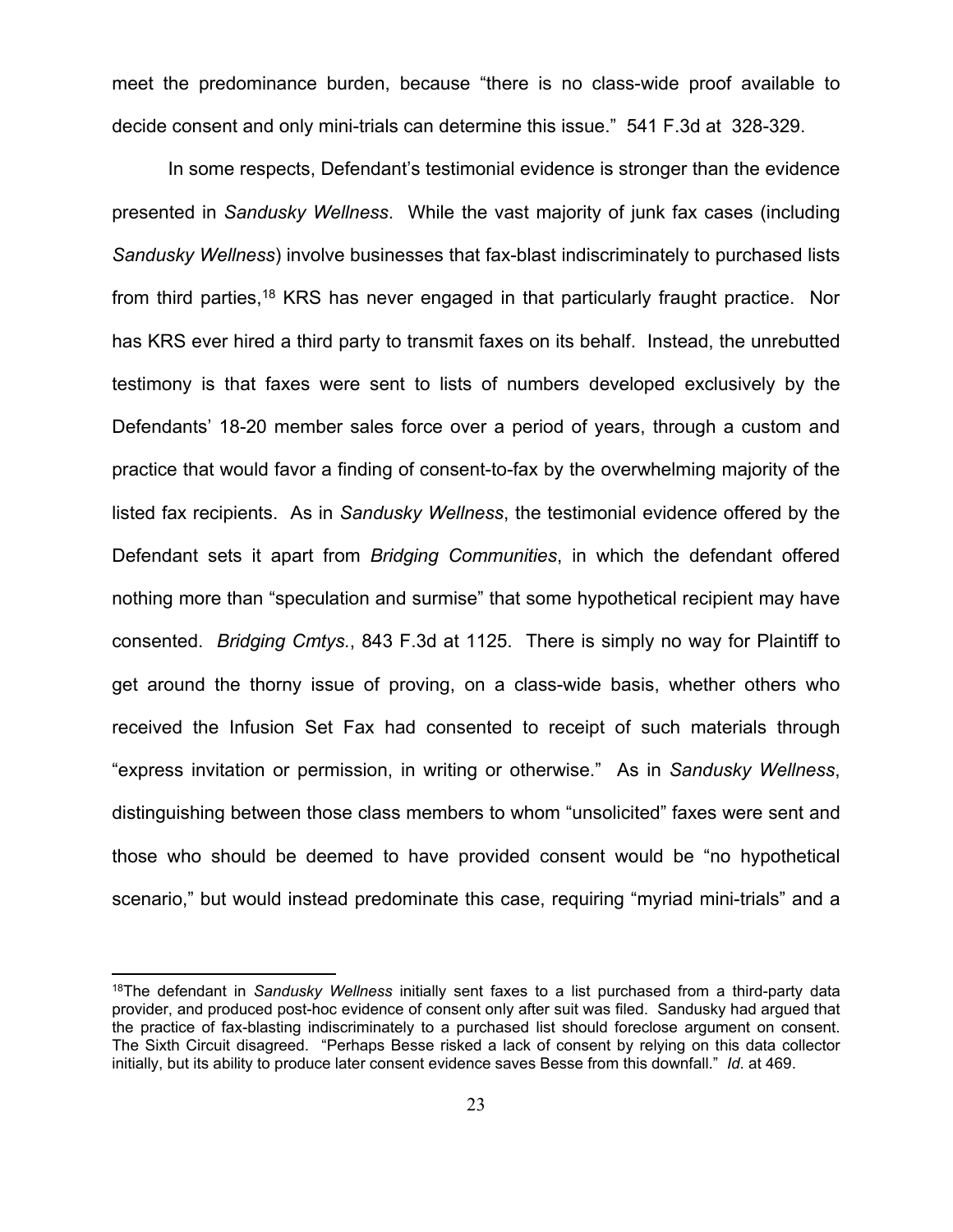"painstaking sorting process" for each of the alleged members of the class. *Accord,* 

*Sandusky Wellness*, 863 F.3d at 469-470.

 Because the issues of consent predominate and preclude class certification, I find no need to delve deeply into Rule 23(b)(3)'s "superiority" requirement, but will briefly discuss Plaintiff's general warning that if this Court does not certify the class, then KRS could subject every individual who files suit

to the same burden [Plaintiff] has had to bear in this case: i.e., deny everything at the outset of the case; force each claimant to conduct discovery and take depositions to establish their prima facie claim; prepare and file/response to motions; and eventually go to trial just to get a meager award of \$500.00. Certification of a class eliminates this wasteful repetition…

(Doc. 25 at 7).

 At the outset of this litigation in its responses to Plaintiff's first Requests for Admission, KRS admitted TCPA liability as to Plaintiff Sawyer, though it denied liability as to all other recipients of faxes transmitted on October 8 and 9, 2015. Plaintiff's argument is not persuasive because it requires several presumptions that this Court is unwilling to accept on the record presented: (1) that KRS's evidence of consent (testimonial or otherwise) is fabricated; (2) that KRS expended significant defense costs against Plaintiff's claim not because it believed that it had a valid defense (that sending an unsolicited fax was contrary to its established business practices), but only to discourage litigation; (3) that many others have actually received unsolicited faxed advertisements; and (4) that any who received unsolicited ads would choose to file suit in federal court, rather than filing in small claims court or seeking some other redress.

Based on the failure of Plaintiff to show predominance, I also find no need to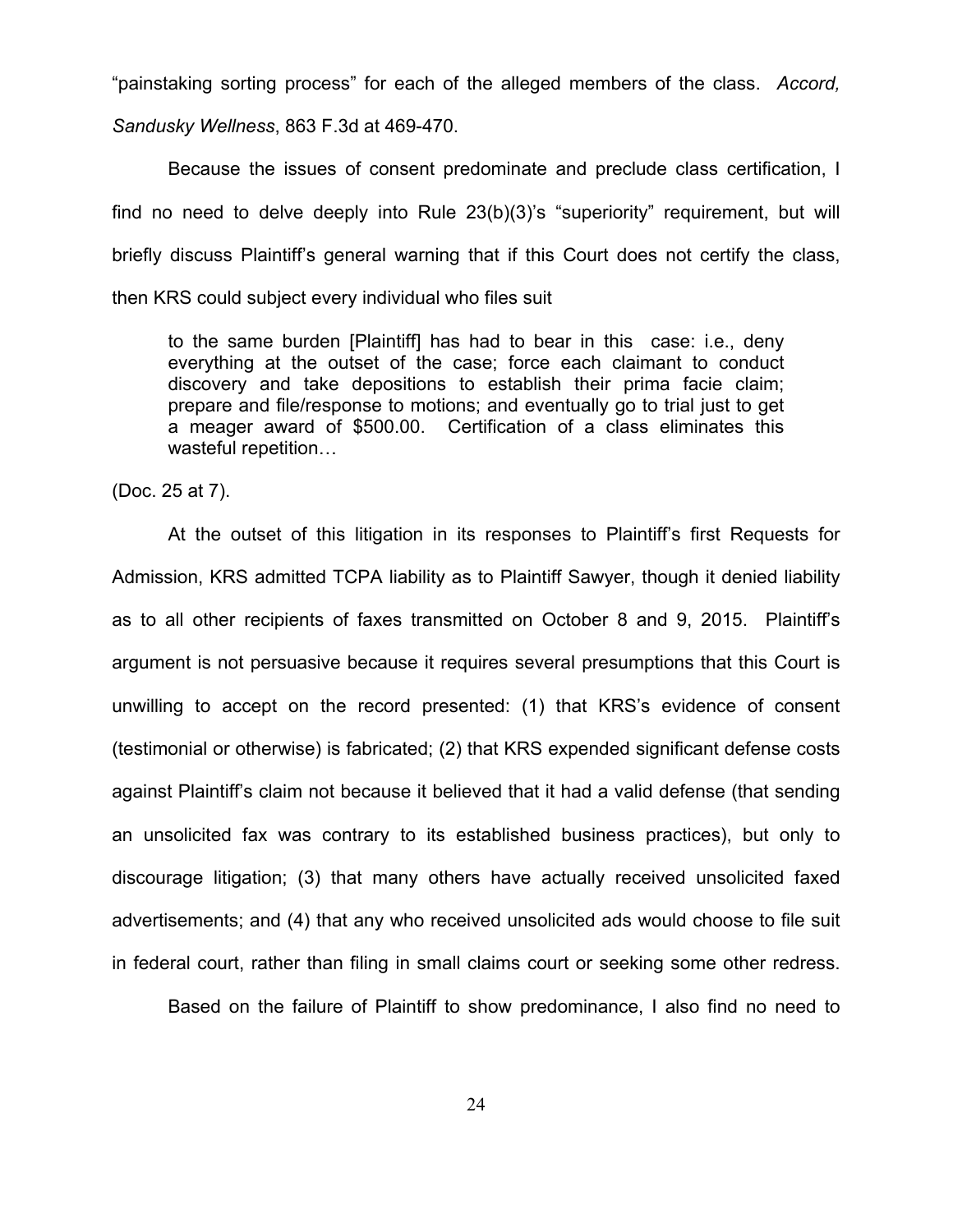reach KRS's alternative argument, that the fax logs show only that faxes were sent, not what was sent.<sup>19</sup>

#### **D. Plaintiff's Rule 23(a) Showing**

 Plaintiff maintains that Defendant has offered "no argument" to oppose the Rule 23(a) prerequisites of numerosity, typicality, commonality and adequacy. (Doc. 25 at 2). That is not entirely accurate. Although the bulk of Defendant's argument is devoted to the more exacting predominance requirement, Defendant does not concede the first four requirements of Rule 23(a). (*See* Doc. 24 at 17, n.16, explaining focus on Rule 23(b)(3)'s predominance inquiry, despite refusing to concede any of the other requirements).

## **1. Numerosity**

 $\overline{a}$ 

 Plaintiff's complaint alleges that the number of class members exceeds forty. Plaintiff points to KRS's admission, in response to a discovery request, that it sent the Infusion Kit Fax to more than one thousand persons. In addition, Plaintiff points to the fax log maintained by RingCentral, which shows that KRS sent some type of fax to 34,773 numbers over the two-day period of October 8-9, 2015.

 Defendant argues that Plaintiff still has not satisfied the numerosity requirement, because it is not a violation of the TCPA to send faxes to those who have solicited or requested information by fax. Defendant maintains that the available evidence, including but not limited to the testimony of its own employees, "shows that KRS sent marketing materials by fax overwhelmingly to established customers and prospective customers who solicited or consented to receive materials by fax." (Doc. 24 at 8).

 $19$ In all cases cited by Plaintiff, as well as in additional cases reviewed by the undersigned, the defendants did not contest (as Defendant does here) that the exact same fax was sent to a set number of recipients.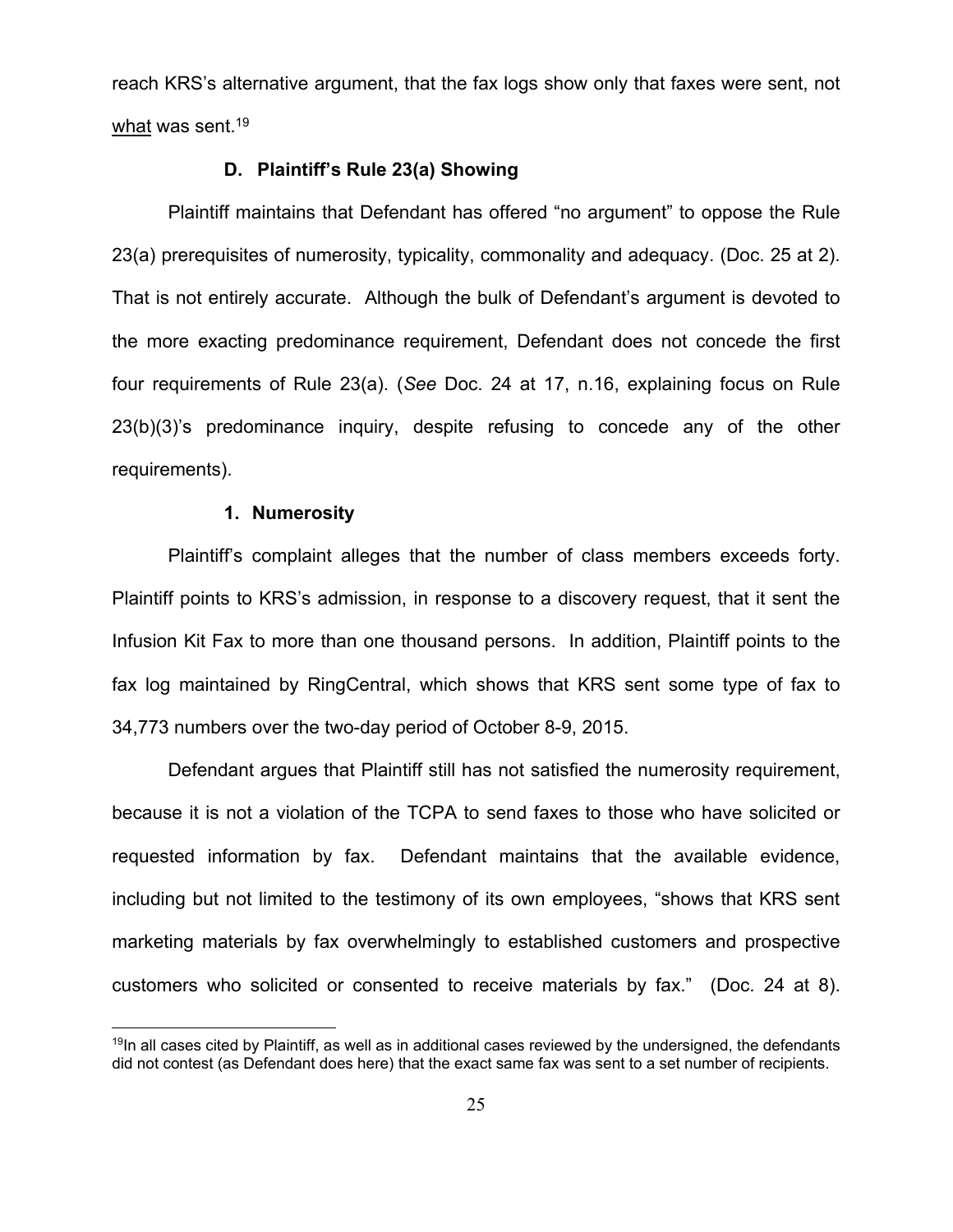Defendant argues the fax log number is irrelevant considering that Defendant acknowledged only a fraction of that number, and posits that all of the recipients (except Sawyer) gave permission or consent. As previously noted, the fax logs contain no information concerning the content of the transmissions. Despite the significant overlap with fact issues concerning consent, I find that Plaintiff would be able to satisfy numerosity, based on Defendant's admission that it sent the same fax to more than one thousand recipients. *See Siding and Insulation Co. v. Alco Vending, Inc.*, 2017 WL 3686552 at \*8 (N.D. Ohio Aug. 25, 2017)("Generally, the numerosity requirement is fulfilled when the number of class members exceeds forty.")(quotation omitted).

#### **2. Commonality**

The "commonality" requirement is a relatively low bar, as "there need only be one question common to the class," so long as the resolution of that question of law or of fact "will advance the litigation." *Sprague v. Gen Motors Corp*., 133 F.3d 388, 397 (6th Cir. 1998)(*en banc*)(citation omitted). "This test requires only some common questions; not a predominance of common questions as required under Rule 23(b)(3)." *Siding and Insulation Co. v. Alco Vending, Inc*., 2017 WL 3686552 at \*9 (finding commonality based on admitted transmission of the same fax). Still, on the record presented where there is no evidence that any other recipient of a fax on October 8 or 9: (a) did not give permission to fax and instead received an "unsolicited" fax; and (b) received the exact same Infusion Kit Fax ad, even the relatively low bar of "commonality" can be difficult to satisfy. It is not clear to the undersigned that the mere fact that each of the 34,773 recipients received some form of fax is enough, given Plaintiff's failure to demonstrate

26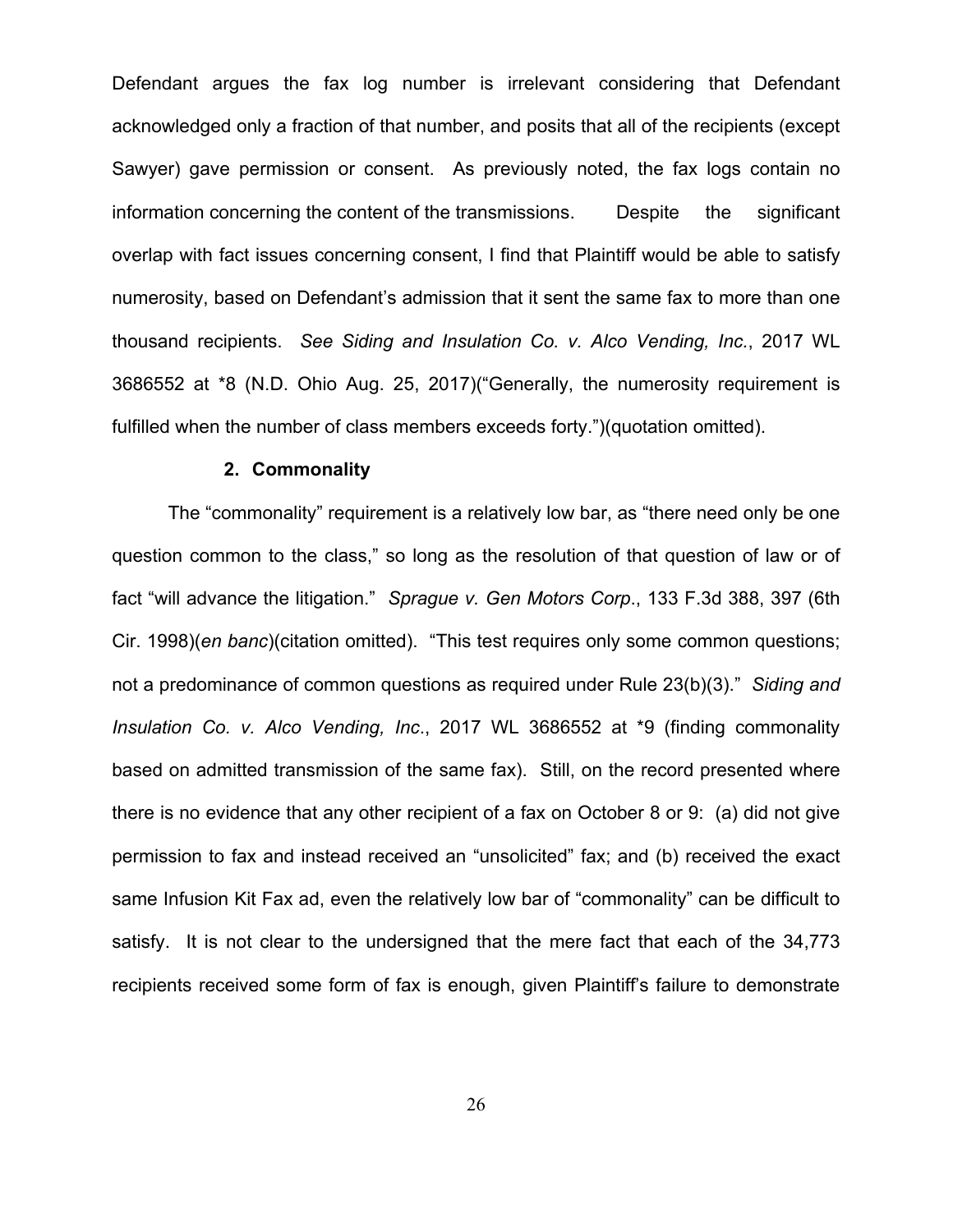even one other instance of a recipient in the proposed class who received the same "unsolicited" fax.

### **3. Typicality**

For the same reasons, because Plaintiff has not made any showing to suggest that each class member received the same fax or that each class member received an "unsolicited" ad, it does not appear that Plaintiff has demonstrated typicality.20 *Contrast Siding and Insulation Co. v. Alco Vending, Inc.*, 2017 WL 3686552 at \*9 (finding typicality based upon each class member receiving the same fax). Although typicality does not require sameness in every respect, a class cannot be comprised of one.

### **4. Adequacy**

# **a. Adequacy of the Representative**

Plaintiff argues that Sawyer would be an adequate class representative, because he possesses the same interest and suffered the same injury (\$500 in statutory damages) as the other 34,772 members of the class he seeks to represent. But Defendant maintains that Plaintiff alone has received an unsolicited fax, and Plaintiff has offered no evidence to the contrary. Obviously this issue is closely aligned with the core factual dispute of consent, but on the record presented, it removes Plaintiff from being an adequate class representative.

### **b. Adequacy of Plaintiff's Counsel**

Plaintiff's counsel points out that his firm "has handled [junk fax] claims for years and has been designated as class counsel in many successful [junk fax] matters, including several in the 6th Circuit and one before this particular Court." (*See* Doc 23 at

 $^{20}$ The fact that Defendant admits to sending the same fax to 1,000-10,000 recipients does not, on its own, establish typicality since there is no evidence to show who received the specific fax in question.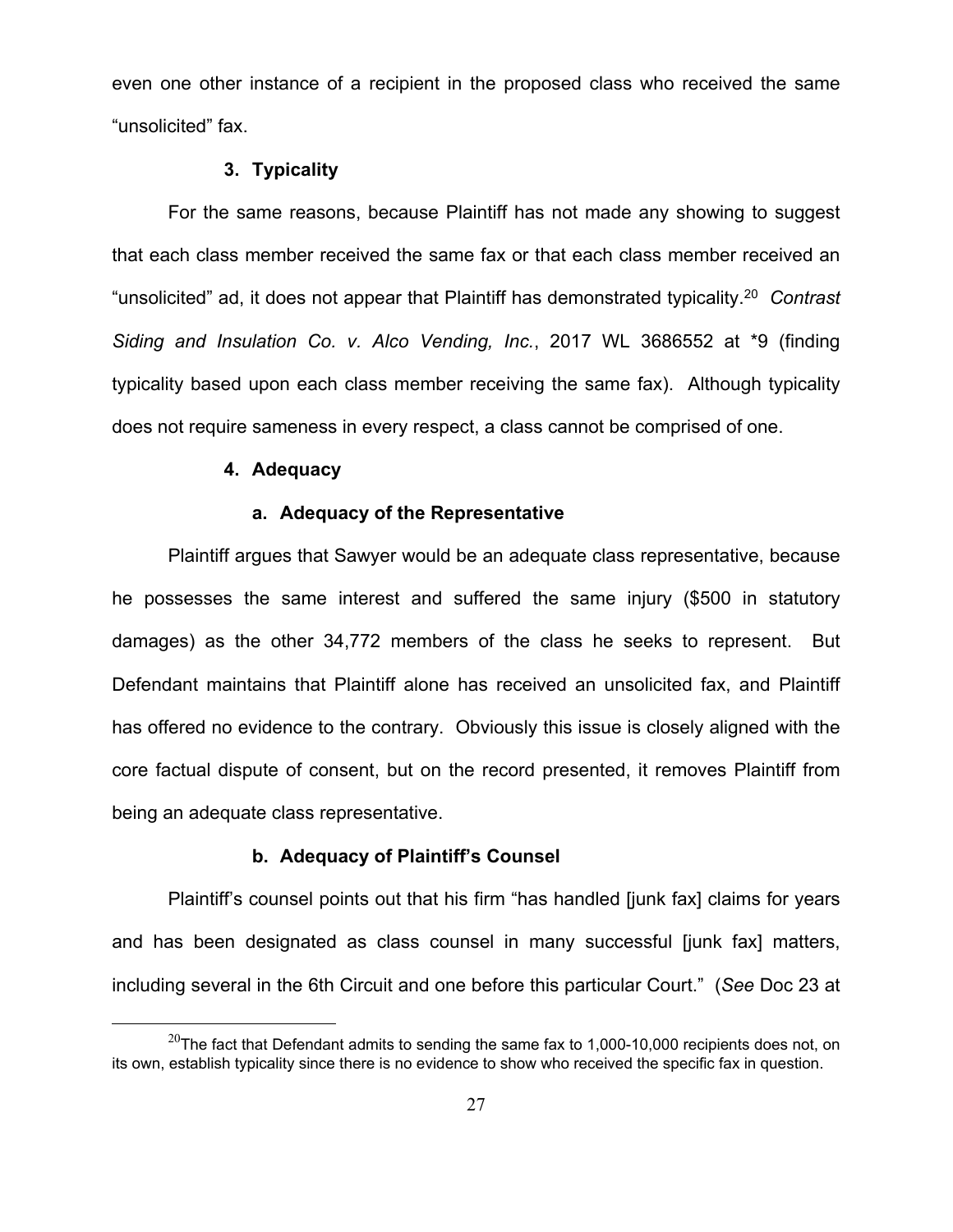17, citing Declaration of Matthew E. Stubbs, Doc. 23-1). Counsel states that he and others at his firm have performed many hours of work to date (150 as of the date of the reply), "with no expectation of compensation absent the certification of a class." (*Id*.) Counsel argues that "[n]o other law firm has expended such time and resources in an effort to certify a class, thereby providing a remedy to those persons injured by KRS's apparent violation of the JFPA."21 (Doc. 25 at 6).

Defendant does not dispute that counsel has successfully represented other plaintiffs in junk fax cases. However, Defendant challenges the adequacy of counsel's representation *in this case* based upon the "unfair manipulation of the evidence adduced in discovery in this case and their ignoring plainly applicable and controlling Sixth Circuit law governing class certification" which Defendant describes as "especially troubling in the light of the fact that [Plaintiff's counsel] was counsel in *Sandusky Wellness*, the very Sixth Circuit case controlling here, which is never once cited in plaintiff's present Motion or listed in attorney Matthew Stubb's accompanying Declaration listing class action cases in which he has participated." (Doc. 24 at 20). Defendant goes further, arguing that Plaintiff's predominance argument, "besides being utterly unconvincing, evinces either a woeful lack of knowledge of applicable law or a deliberate attempt to hide plainly applicable, controlling law and mislead this Court." (*Id.*)

<sup>21</sup>The grant of class certification can be lucrative. In *Michel v. WM Healthcare Solutions, Inc*., Case No. 1:10-cv-638, 2014 WL 497031 (S.D. Ohio Feb. 7, 2014), Plaintiff's firm was awarded \$656,250 in attorney's fees. *Michel* involved a familiar fact pattern where the defendant had employed a third party to fax defendant's advertisements to purchased lists of recipients. Because the case was resolved through settlement on a class-wide basis, class certification was not disputed. Other firms are similarly known for filing TCPA junk fax cases. *Accord, Machesney v. Lar-Bev of Howell, Inc*., 2017 WL 2437207 at \*4 (noting that same counsel had filed more than 71 "incredibly similar" cases).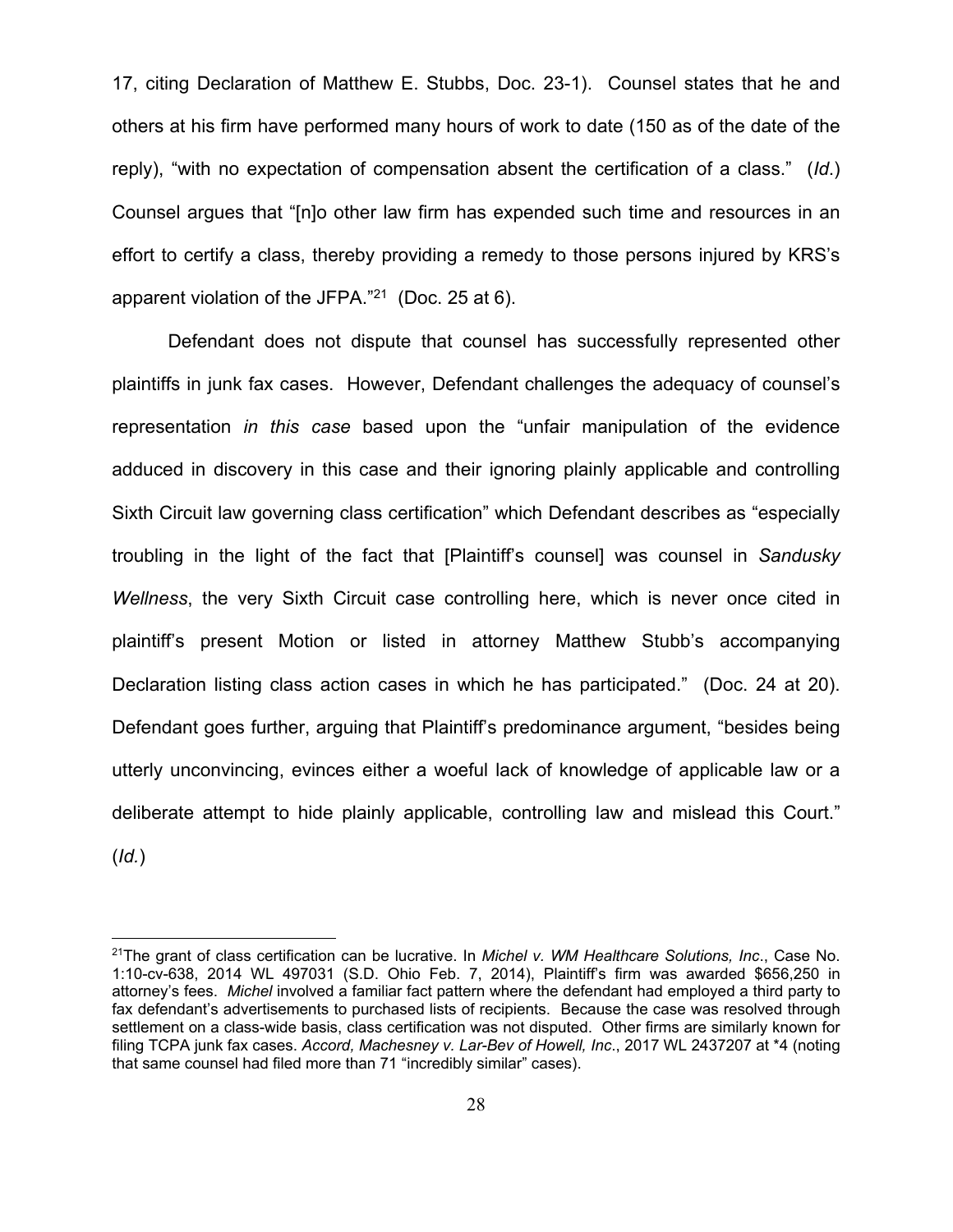In reply, Plaintiff's counsel dismisses KRS's characterization of counsel's arguments as hyperbole, and argues that it accurately cited evidence and quoted deposition testimony in a manner that was consistent with the representation of its client, and not in any way unethical or improper. As to its failure to cite to the Sixth Circuit's decision in *Sandusky Wellness*, Plaintiff's counsel first argues (mistakenly) that it did cite the Sixth Circuit's opinion, and then argues that the decision supports class certification here.

 The undersigned applauds zealous representation, but cautions against advocacy that ignores key facts or controlling contrary case law. Plaintiff's original motion for class certification included a footnote citation only to the unpublished district court decision, not to the Sixth Circuit's published decision. The latter decision is controlling, and strongly disfavors class certification for the reasons discussed. However, because the Court does not need to reach a conclusion on the adequacy of counsel's representation of the proposed class in light of the recommendations above, the Court declines to do so at this time.

### **III. Conclusion and Recommendation**

For the reasons stated, **IT IS RECOMMENDED THAT** Plaintiff's motion for class certification (Doc. 23) be **DENIED**.

> *s/ Stephanie K. Bowman*  Stephanie K. Bowman United States Magistrate Judge